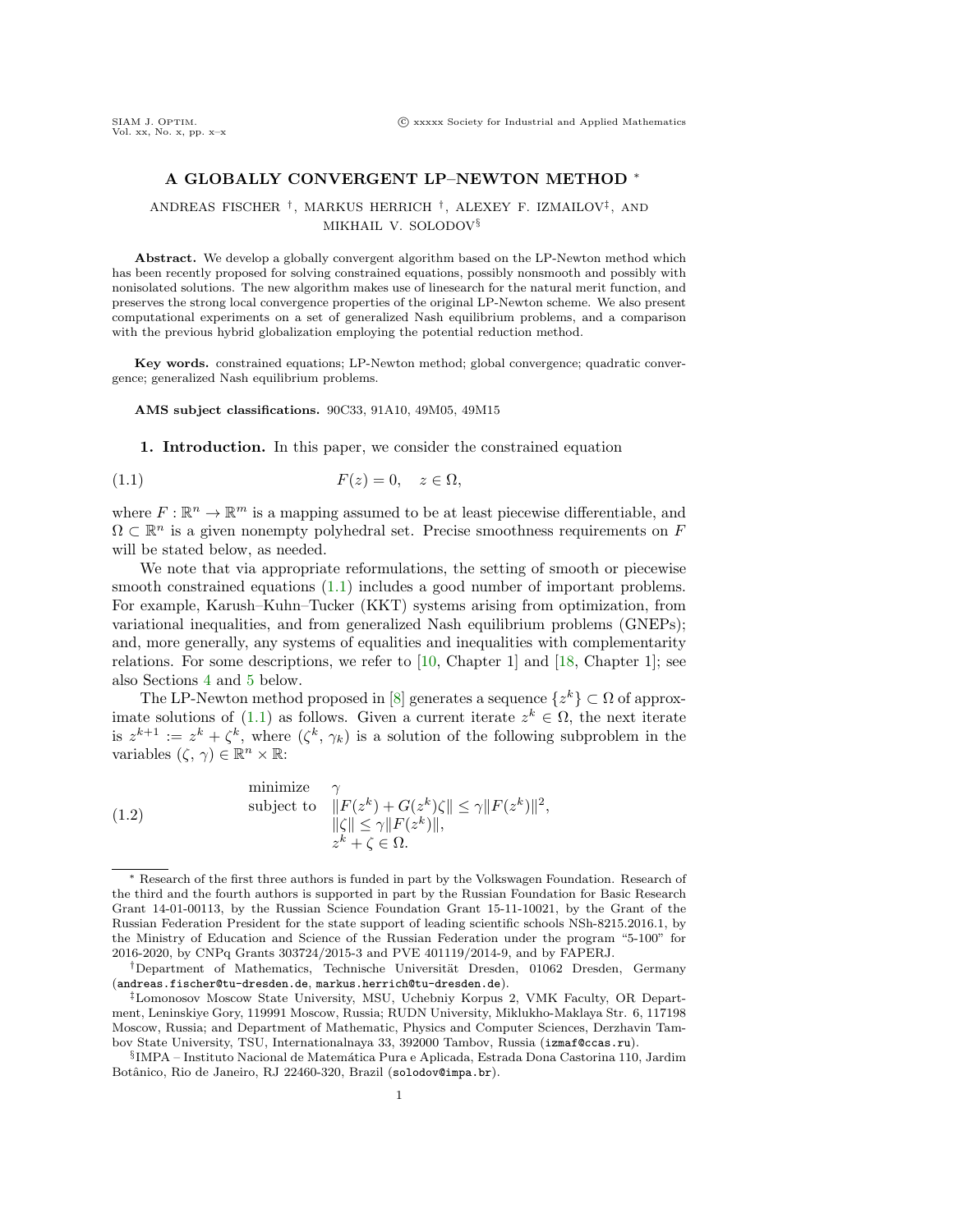In [\(1.2\)](#page-0-1),  $G(z^k)$  is the Jacobian of F at  $z^k$  if F is differentiable, or a suitable substitute (generalized derivative) otherwise. Formal requirements on the choice of the matrixvalued mapping  $G : \mathbb{R}^n \to \mathbb{R}^{m \times n}$  will be specified later. Throughout the paper,  $\|\cdot\|$  denotes the infinity-norm. In particular, [\(1.2\)](#page-0-1) is then a linear programming (LP) problem, which is precisely the reason for the "LP" part of the method's name. The "Newton" part is also clear, as the key ingredient to the construction is the linearization of the mapping  $F$  in the first constraint of  $(1.2)$ . We note, in passing, that in the original proposal in [\[8\]](#page-20-2), the subproblem of the LP-Newton method has an extra constraint  $\gamma \geq 0$ . Clearly, omitting this constraint has no influence as long as  $F(z^k) \neq 0$ , and gives [\(1.2\)](#page-0-1) above.

We emphasize that the LP-Newton method has very strong local convergence properties. In particular, the assumptions for local quadratic convergence to a solution of  $(1.1)$  neither imply differentiability of F nor require the solutions to be isolated; see [\[8,](#page-20-2) [13\]](#page-20-3). This combination of difficulties is very challenging, and other methods require stronger assumptions; see the discussion in [\[8\]](#page-20-2). For example, even for the special case of KKT systems (or, in fact, for the even more special case of optimization), other Newton-type methods developed for degenerate problems of this specific structure, need assumptions that require the primal part of the solution to be isolated, e.g.,  $[11, 12, 16, 17, 22]$  $[11, 12, 16, 17, 22]$  $[11, 12, 16, 17, 22]$  $[11, 12, 16, 17, 22]$  $[11, 12, 16, 17, 22]$  $[11, 12, 16, 17, 22]$  $[11, 12, 16, 17, 22]$  $[11, 12, 16, 17, 22]$  $[11, 12, 16, 17, 22]$ ; see also  $[18, Chapter 7]$  $[18, Chapter 7]$ . Not to mention classical methods such as sequential quadratic programming, for which both primal and dual solutions must be (locally) unique [\[18,](#page-20-1) Chapter 4]. By contrast, for the LP-Newton method applied to a KKT system, neither primal nor dual solutions have to be isolated.

However, building a reasonable globalization of the local scheme given by [\(1.2\)](#page-0-1) has not been completely resolved as of yet. In fact, some globalizations of the LP-Newton method can be found in the literature for a very special problem class only, namely for constrained systems of equations arising from the reformulation of KKTtype conditions for GNEPs. In [\[5\]](#page-20-9), a hybrid method for the solution of a smooth reformulation of the GNEP KKT-type system is described and analyzed. The global phase in  $\overline{5}$  is the potential reduction algorithm proposed in  $\overline{6}$  (see also  $\overline{21}$ ), and the local part is the LP-Newton method. A similar hybrid method is given also in [\[4\]](#page-20-12), but for a nonsmooth reformulation of the GNEP KKT-type system.

In this paper, we develop a new globalization of the LP-Newton method, which is of the "direct" (rather than hybrid) kind. At each iteration  $k$ , a backtracking linesearch in the direction  $\zeta^k$  obtained by solving the LP-Newton subproblem [\(1.2\)](#page-0-1) is performed, for the natural merit function  $||F(\cdot)||$ . We shall first analyze our algorithm for the case when  $F$  is smooth. We shall show that the algorithm is well-defined and that every accumulation point of the generated sequence satisfies the first-order necessary optimality condition for the optimization problem

<span id="page-1-0"></span>(1.3) 
$$
\begin{array}{ll}\text{minimize} & \|F(z)\|\\ \text{subject to} & z \in \Omega.\end{array}
$$

A result along those lines is what one usually hopes to achieve for a globalization of some Newtonian method for a variational (not optimization) problem using a merit function; see [\[10,](#page-20-0) [18\]](#page-20-1) (i.e., a global solution of  $(1.3)$  with zero optimal value cannot be theoretically guaranteed in general, and this is completely natural in the variational context). Moreover, we prove that the generated sequence converges quadratically to a solution of [\(1.1\)](#page-0-0) whenever some iterate is close enough to a solution satisfying the assumptions in [\[8\]](#page-20-2) for local quadratic convergence of the original LP-Newton method. Thus, unlike in hybrid approaches, the transition from global to fast local convergence occurs naturally. In addition, we shall extend our results to the case when  $F$  is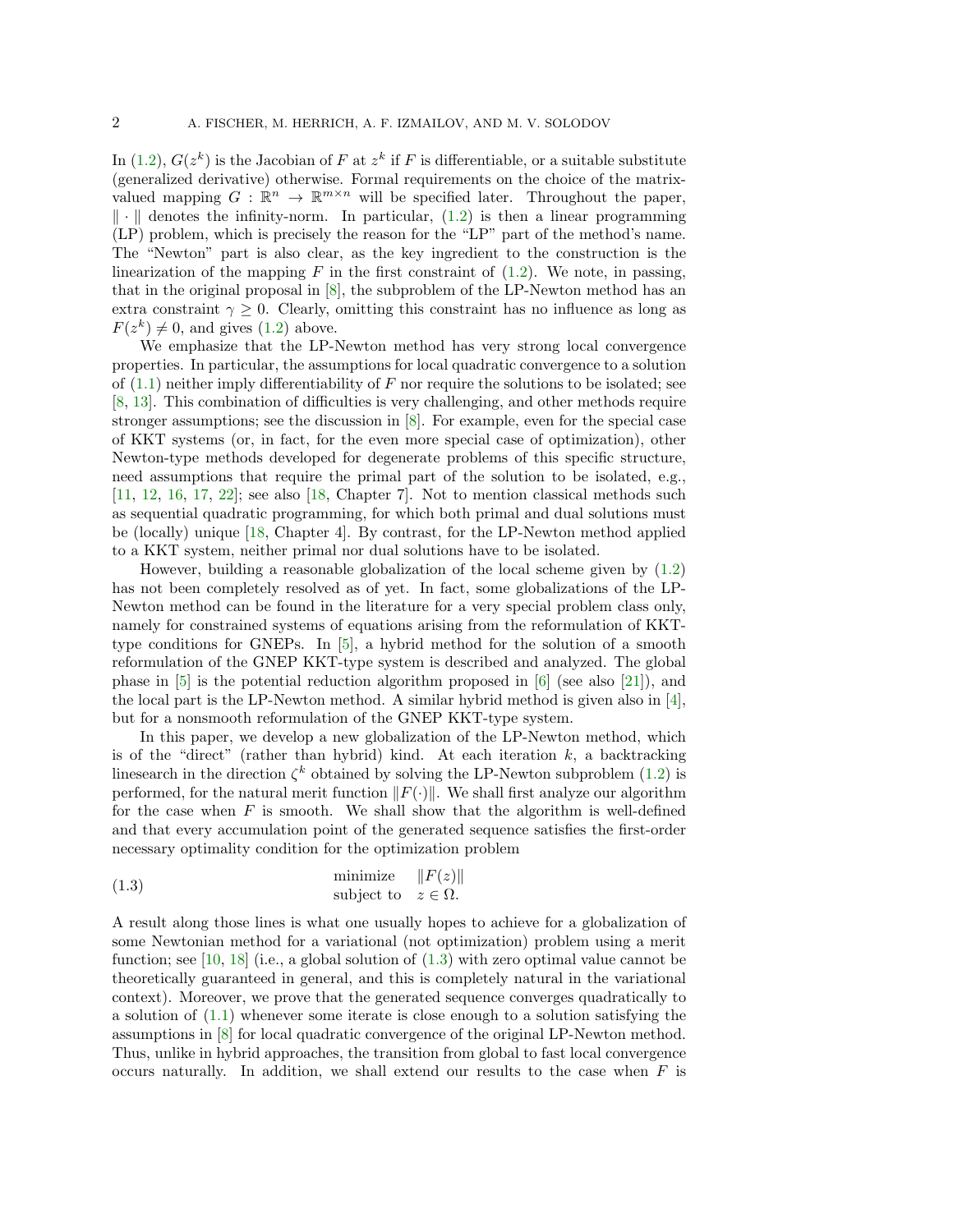piecewise continuously differentiable. This is possible if a certain additional condition is satisfied. The condition in question holds, for example, for [\(1.1\)](#page-0-0) arising from a suitable reformulation of a complementarity system.

The rest of the paper is organized as follows. In Section [2](#page-2-0) we describe our proposed globalization of the LP-Newton method. We consider the case when  $F$  is a smooth mapping in Section [3,](#page-3-0) and analyze both global and local convergence properties of the algorithm. In Section [4](#page-9-0) we generalize the approach for the case when  $F$  is piecewise continuously differentiable. Finally, in Section [5,](#page-12-0) we present numerical results on a set of GNEPs, showing that the new algorithm is very promising.

We complete this section with a few words concerning our notation. We denote the solution set of  $(1.1)$  by Z. The usual directional derivative of a directionally differentiable function f at z in a direction  $\zeta$  is denoted by  $f'(z; \zeta)$ . The Clarke directional derivative of f at z in a direction  $\zeta$  is

$$
f^{\circ}(z; \zeta) := \limsup_{y \to z, t \to 0+} (f(y + t\zeta) - f(y))/t.
$$

The notation  $\partial f(z)$  stands for the Clarke generalized gradient of a locally Lipschitz continuous function f at z. The distance from a point  $z \in \mathbb{R}^n$  to a nonempty set  $U \subset \mathbb{R}^n$  is  $dist(z, U) := \inf \{ ||z - \bar{z}|| \mid \bar{z} \in U \}$ . For a set  $U \subset \mathbb{R}^n$ , we denote the convex hull of this set by conv U, and the conic hull by cone U. Finally,  $T_{\Omega}(z)$  is the usual tangent cone to  $\Omega$  at z, and  $N_{\Omega}(z)$  is the normal cone to  $\Omega$  at z.

<span id="page-2-0"></span>2. Globalized LP-Newton method. Before formally stating the algorithm, we need some definitions. The following refers to the problem

<span id="page-2-1"></span>(2.1)   
\n
$$
\text{subject to} \quad \begin{aligned}\n &\gamma\\
 & \|\boldsymbol{F}(z) + \boldsymbol{G}(z)\zeta\| \le \gamma \|\boldsymbol{F}(z)\|^2, \\
 &\|\boldsymbol{\zeta}\| \le \gamma \|\boldsymbol{F}(z)\|, \\
 &\boldsymbol{z} + \zeta \in \Omega,\n\end{aligned}
$$

i.e., problem [\(1.2\)](#page-0-1) above with  $z^k$  replaced by  $z \in \Omega$ , the point z considered as a parameter. Clearly, problem [\(2.1\)](#page-2-1) is always feasible. Let  $\gamma(z)$  stand for the optimal value of [\(2.1\)](#page-2-1). It is obvious that if z is not a solution of the original problem  $(1.1)$ , then [\(2.1\)](#page-2-1) has a solution, and it holds that  $\gamma(z) > 0$ . If  $F(z) = 0$ , then the objective function in [\(2.1\)](#page-2-1) is unbounded below on its feasible set, and thus  $\gamma(z) = -\infty$ .

We further define the natural merit function  $f : \mathbb{R}^n \to \mathbb{R}$  for the original problem  $(1.1)$  by

<span id="page-2-2"></span>(2.2) 
$$
f(z) := ||F(z)||,
$$

and the function  $\Delta : \Omega \setminus Z \to \mathbb{R}$  by

<span id="page-2-3"></span>(2.3) 
$$
\Delta(z) := -f(z)(1 - \gamma(z)f(z)).
$$

Because of the use of the infinity norm, the function  $f$  need not be differentiable even if F is differentiable. As we shall show, the quantity given by  $\Delta$  is a measure of directional descent for the merit function f from the point  $z \in \Omega$  in the LP-Newton direction  $\zeta$ . This leads to the (surprisingly simple-looking) Algorithm [1.](#page-3-1)

In the next section we analyze convergence properties of Algorithm [1](#page-3-1) for the case when  $F$  is smooth. The case of piecewise continuously differentiable problems follows in Section [4.](#page-9-0)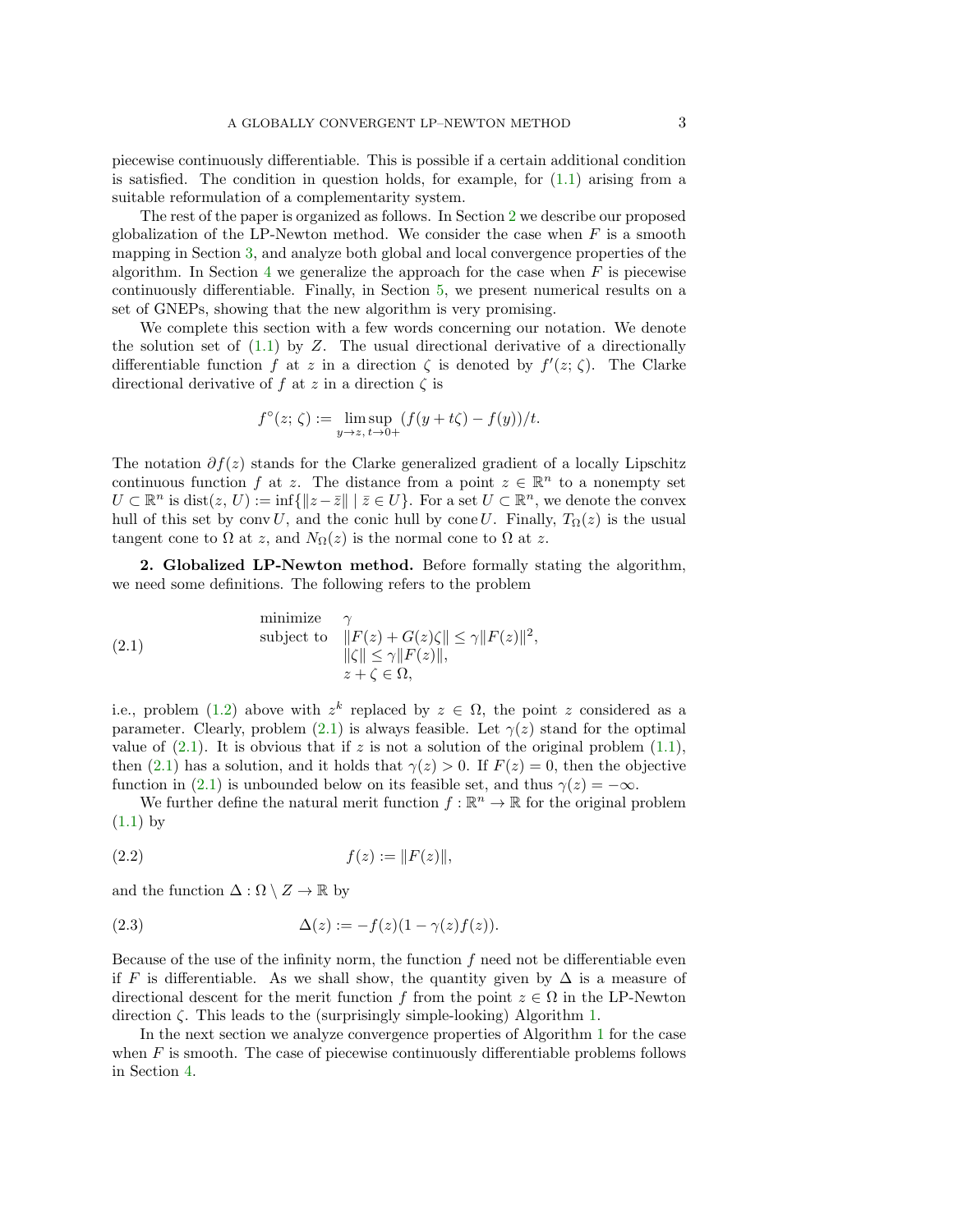# Algorithm 1 Globalized LP-Newton algorithm

<span id="page-3-1"></span>Choose  $\sigma \in (0, 1)$  and  $\theta \in (0, 1)$ . Choose  $z^0 \in \Omega$  and set  $k := 0$ .

1. If  $F(z^k) = 0$ , then stop.

2. Compute  $(\zeta^k, \gamma_k)$  as a solution of the LP problem [\(1.2\)](#page-0-1). If  $\Delta(z^k) = 0$ , stop.

3. Set  $\alpha := 1$ . If the inequality

<span id="page-3-2"></span>(2.4) 
$$
f(z^k + \alpha \zeta^k) \le f(z^k) + \sigma \alpha \Delta(z^k)
$$

is satisfied, set  $\alpha_k := \alpha$ . Otherwise, replace  $\alpha$  by  $\theta \alpha$ , check the inequality [\(2.4\)](#page-3-2) again, etc., until [\(2.4\)](#page-3-2) becomes valid.

4. Set  $z^{k+1} := z^k + \alpha_k \zeta^k$ , increase k by 1 and go to step 1.

<span id="page-3-0"></span>3. The case of smooth equations. Throughout this section, the mapping  $F$ is assumed to be continuously differentiable, and the matrix-valued mapping  $G$  is given by  $G := F'$ . We first prove in Section [3.1](#page-4-0) that Algorithm [1](#page-3-1) is well-defined, and every accumulation point  $\bar{z}$  of the generated sequence satisfies the first-order necessary optimality condition for problem [\(1.3\)](#page-1-0), i.e.,

<span id="page-3-5"></span>(3.1) 
$$
0 \in \partial f(\bar{z}) + N_{\Omega}(\bar{z}).
$$

In Section [3.2](#page-8-0) we discuss local convergence properties of the algorithm. In particular, we show that the method retains local quadratic convergence of the LP-Newton scheme.

Before starting the convergence analysis, we make some remarks on the structure of the directional derivative and of the Clarke subdifferential of the function  $f$ .

REMARK 3.1. The function f is directionally differentiable at any  $z \in \mathbb{R}^n$  in any direction  $\zeta \in \mathbb{R}^n$ , and

(3.2) 
$$
f'(z; \zeta) = \max \left\{ \max_{i \in I_+(z)} \langle F'_i(z), \zeta \rangle, \max_{i \in I_-(z)} (-\langle F'_i(z), \zeta \rangle) \right\},
$$

where

<span id="page-3-3"></span>
$$
I_{+}(z) := \{i \in \{1, ..., m\} \mid F_{i}(z) = f(z)\},
$$
  

$$
I_{-}(z) := \{i \in \{1, ..., m\} \mid -F_{i}(z) = f(z)\}.
$$

Let  $\bar{z} \in \mathbb{R}^n$  be arbitrary but fixed. Since F is continuously differentiable at  $\bar{z}$ , the function f is Lipschitz-continuous in a neighborhood of  $\bar{z}$ , and hence, the Clarke subdifferential  $\partial f(\bar{z})$  is well-defined; see [\[2\]](#page-20-13). Moreover, since for every  $z \in \mathbb{R}^n$  close enough to  $\bar{z}$  it holds that

$$
f(z) = \max \left\{ \max_{i \in I_+(z)} F_i(z), \max_{i \in I_-(z)} (-F_i(z)) \right\},\,
$$

by [\[2,](#page-20-13) Proposition 2.3.12] we have the equality

<span id="page-3-4"></span>(3.3) 
$$
\partial f(\bar{z}) = \text{conv}\left(\{F'_i(\bar{z}) \mid i \in I_+(\bar{z})\} \cup \{-F'_i(\bar{z}) \mid i \in I_-(\bar{z})\}\right).
$$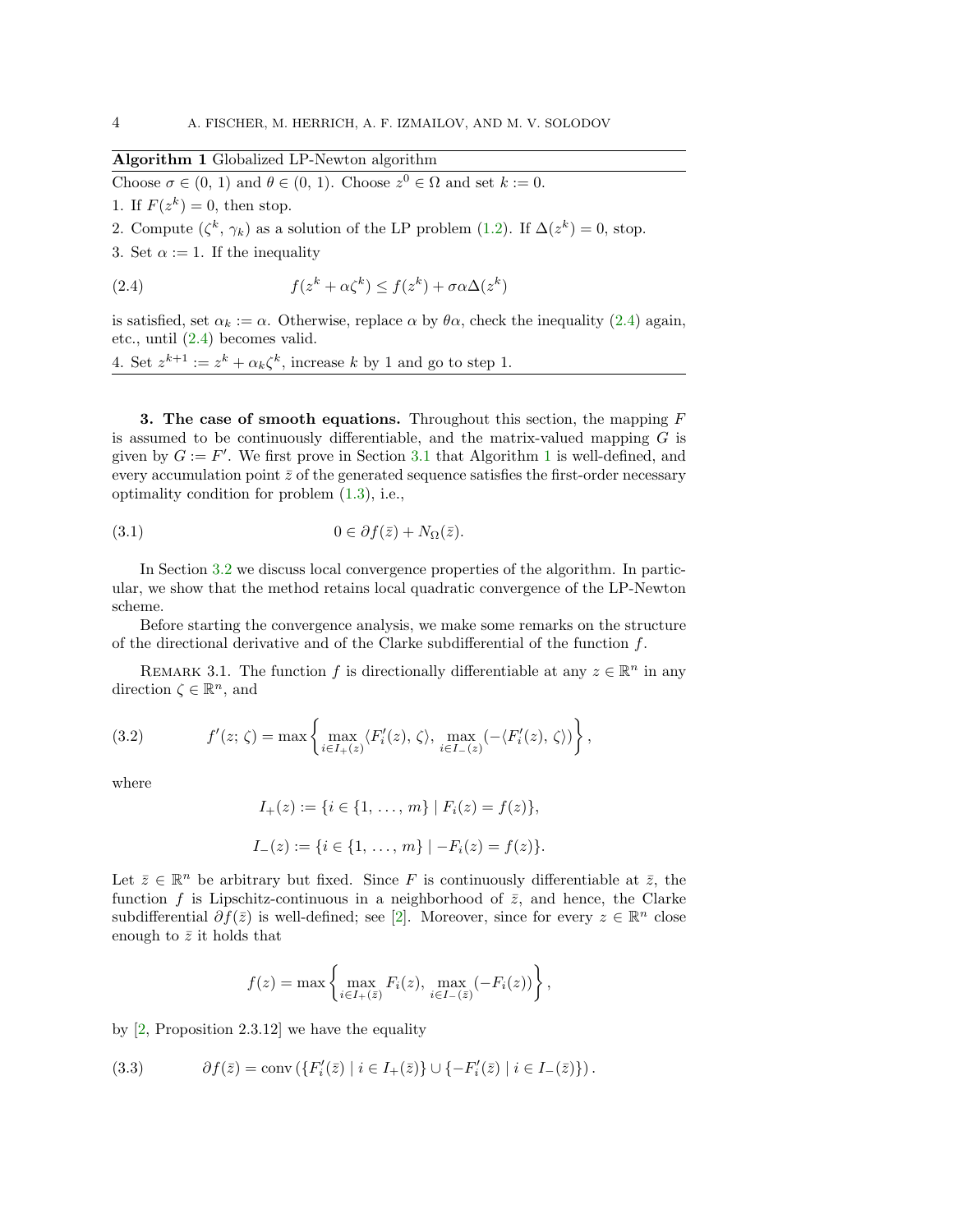<span id="page-4-0"></span>**3.1. Global convergence.** We start with continuity properties of the subproblem's optimal value function  $\gamma(\cdot)$ .

<span id="page-4-1"></span>LEMMA 3.1. If  $\bar{z} \in \Omega$  is such that  $F(\bar{z}) \neq 0$ , then  $\gamma(\cdot)$  is continuous at  $\bar{z}$  with respect to  $\Omega$  (that is,  $\gamma(z)$  tends to  $\gamma(\bar{z})$  as  $z \in \Omega$  tends to  $\bar{z}$ ).

Proof. The proof is by verification of the assumptions in [\[1,](#page-20-14) Proposition 4.4]. We consider  $\Omega$  with the topology induced from  $\mathbb{R}^n$  as the parameter space.

The objective function of problem  $(2.1)$  does not depend on the parameter z and is obviously everywhere continuous, while the feasible set multifunction  $\mathcal{F} : \mathbb{R}^n \to 2^{\mathbb{R}^n \times \mathbb{R}}$ with

$$
\mathcal{F}(z) := \left\{ (\zeta, \, \gamma) \in \mathbb{R}^n \times \mathbb{R} \middle| \begin{array}{l} \| F(z) + F'(z) \zeta \| \leq \gamma \| F(z) \|^2, \\ \| \zeta \| \leq \gamma \| F(z) \|, \ z + \zeta \in \Omega \end{array} \right\}
$$

is obviously closed (under the stated assumptions).

Furthermore, take any  $c > 1/\|F(\bar{z})\|$ . Then, for all  $z \in \mathbb{R}^n$  close enough to  $\bar{z}$ , it holds that  $(0, 1/\Vert F(z) \Vert)$  belongs to the level set

$$
\{(\zeta,\,\gamma)\in\mathcal{F}(z)\mid\gamma\leq c\}
$$

and moreover, all points in this set satisfy  $\|\zeta\| \leq 2c\|F(\bar{z})\|, \gamma \leq c$ . Hence, those level sets are uniformly bounded for all z sufficiently close to  $\bar{z}$ . This verifies the inf-compactness condition required by [\[1,](#page-20-14) Proposition 4.4].

It remains to show that, for any solution  $(\bar{\zeta}, \gamma(\bar{z}))$  of  $(2.1)$  with  $z = \bar{z}$ ,

$$
dist((\bar{\zeta}, \gamma(\bar{z})), \mathcal{F}(z)) \to 0
$$

as  $z \to \overline{z}$ . For all  $z \in \mathbb{R}^n$  close enough to  $\overline{z}$  it holds that  $F(z) \neq 0$ , and hence, we can define

$$
\zeta := \bar{z} + \bar{\zeta} - z, \quad \gamma := \max \left\{ \frac{\|F(z) + F'(z)\zeta\|}{\|F(z)\|^2}, \, \frac{\|\zeta\|}{\|F(z)\|} \right\}.
$$

Then,  $(\zeta, \gamma) \in \mathcal{F}(z)$  obviously holds. Moreover,  $\zeta$  tends to  $\bar{\zeta}$  and  $\gamma$  tends to

$$
\bar{\gamma}:=\max\left\{\frac{\|F(\bar{z})+F'(\bar{z})\bar{\zeta}\|}{\|F(\bar{z})\|^2},\; \frac{\|\bar{\zeta}\|}{\|F(\bar{z})\|}\right\}
$$

as  $z \to \bar{z}$ . Obviously,  $\bar{\gamma}$  is the optimal value of [\(2.1\)](#page-2-1) with  $z = \bar{z}$ , i.e.,  $\bar{\gamma} = \gamma(\bar{z})$  holds,  $\Box$ which gives the needed property.

Observe that Lemma [3.1](#page-4-1) stays true if the infinity-norm is replaced by any other norm or if  $\Omega$  is just a nonempty and closed set, not necessarily polyhedral or convex.

In the next lemma we prove descent properties of a direction which is the  $\zeta$ -part of the solution of the LP-Newton subproblem.

<span id="page-4-5"></span>LEMMA 3.2. For any  $z^k \in \Omega$  and any solution  $(\zeta^k, \gamma_k)$  of problem [\(1.2\)](#page-0-1), it holds that

<span id="page-4-2"></span>(3.4) 
$$
f'(z^k; \zeta^k) \leq \Delta(z^k),
$$

where the functions f and  $\Delta(\cdot)$  are defined in [\(2.2\)](#page-2-2) and [\(2.3\)](#page-2-3), respectively. Moreover, if

<span id="page-4-3"></span>
$$
(3.5) \t\t 0 \notin \partial f(\bar{z}) + N_{\Omega}(\bar{z})
$$

is valid for some  $\bar{z} \in \Omega$ , then there exist  $\delta > 0$  and  $C > 0$  such that for every  $z^k \in \Omega$ close enough to  $\bar{z}$ , and for every solution  $(\zeta^k, \gamma_k)$  of problem [\(1.2\)](#page-0-1), it holds that

<span id="page-4-4"></span>(3.6) 
$$
\Delta(z^k) \leq -\delta, \quad \|\zeta^k\| \leq C.
$$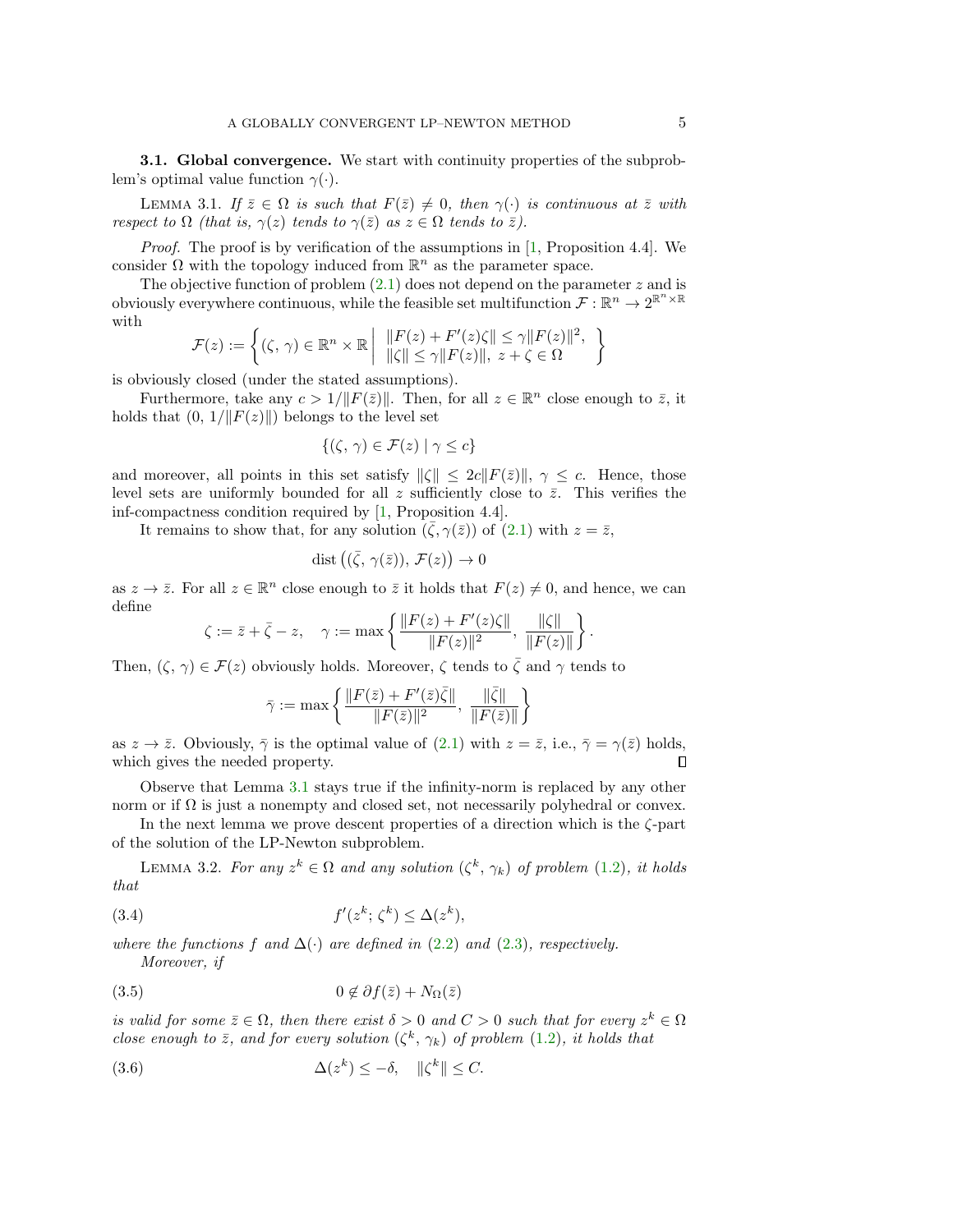*Proof.* For every  $i \in I_+(z^k)$ , taking into account the first constraint in [\(1.2\)](#page-0-1), we obtain that

$$
\langle F'_i(z^k), \zeta^k \rangle \le -F_i(z^k) + |F_i(z^k) + \langle F'_i(z^k), \zeta^k \rangle|
$$
  
\n
$$
\le -f(z^k) + ||F(z^k) + F'(z^k)\zeta^k||
$$
  
\n
$$
\le -f(z^k) + \gamma_k (f(z^k))^2
$$
  
\n
$$
= \Delta(z^k).
$$

Similarly, for every  $i \in I_-(z^k)$  we derive that

$$
-\langle F'_i(z^k), \zeta^k \rangle \le \Delta(z^k).
$$

Hence, [\(3.2\)](#page-3-3) immediately implies [\(3.4\)](#page-4-2).

Now, assume that  $\bar{z}$  is such that [\(3.5\)](#page-4-3) holds, and let  $(\bar{\zeta}, \bar{\gamma})$  be any solution of problem [\(2.1\)](#page-2-1) with  $z = \overline{z}$ . If  $F(\overline{z}) = 0$ , then  $\overline{z}$  is an unconstrained minimizer of f, and hence,  $0 \in \partial f(\bar{z})$  by the Clarke necessary optimality condition [\[2,](#page-20-13) Propo-sition 2.3.2. Obviously, this contradicts [\(3.5\)](#page-4-3). Therefore,  $F(\bar{z}) \neq 0$ , and the pair  $(\zeta, \gamma) = (0, 1/f(\bar{z}))$  is feasible for problem  $(2.1)$  with  $z = \bar{z}$ . This implies that

$$
\bar{\gamma} := \gamma(\bar{z}) \le 1/f(\bar{z}),
$$

and moreover, this inequality is strict if the specified feasible point  $(0, 1/f(\bar{z}))$  is not a solution of this instance of  $(2.1)$ . We thus proceed with establishing the latter.

The polyhedral set  $\Omega$  can always be represented in the following form:

$$
\Omega = \{ z \in \mathbb{R}^n \mid \langle a^r, z \rangle \le b_r, r = 1, \dots, s \},\
$$

with some  $a^r \in \mathbb{R}^n$ ,  $b_r \in \mathbb{R}$ ,  $r = 1, \ldots, s$ . The constraints of the LP problem in question can then be written in the form

<span id="page-5-0"></span>(3.7) 
$$
\langle F'_i(\bar{z}), \zeta \rangle - (f(\bar{z}))^2 \gamma \leq -F_i(\bar{z}), \qquad i = 1, ..., m, \n-\langle F'_i(\bar{z}), \zeta \rangle - (f(\bar{z}))^2 \gamma \leq F_i(\bar{z}), \qquad i = 1, ..., m, \n\zeta_j - f(\bar{z}) \gamma \leq 0, \qquad j = 1, ..., n, \n-\zeta_j - f(\bar{z}) \gamma \leq 0, \qquad j = 1, ..., n, \n\langle a^r, \zeta \rangle \leq b_r - \langle a^r, \bar{z} \rangle, \qquad r = 1, ..., s.
$$

The constraints of the dual of this LP problem are then

(3.8)  

$$
\sum_{i=1}^{m} (w_i^{1+} - w_i^{1-}) F'_i(\bar{z}) + w^{2+} - w^{2-} + \sum_{r=1}^{s} \omega_r a^r = 0,
$$

$$
(f(\bar{z}))^2 \sum_{i=1}^{m} (w_i^{1+} + w_i^{1-}) + f(\bar{z}) \sum_{j=1}^{n} (w_j^{2+} + w_j^{2-}) = 1,
$$

$$
w^{1+} \ge 0, \ w^{1-} \ge 0, \ w^{2+} \ge 0, \ w^{2-} \ge 0, \ \omega \ge 0,
$$

where  $w^{1+} \in \mathbb{R}^m$ ,  $w^{1-} \in \mathbb{R}^m$ ,  $w^{2+} \in \mathbb{R}^n$ ,  $w^{2-} \in \mathbb{R}^n$ , and  $\omega \in \mathbb{R}^s$  are dual variables corresponding to the five groups of constraints in [\(3.7\)](#page-5-0). Employing now the complementarity conditions for the primal problem at  $(\zeta, \gamma) = (0, 1/f(\bar{z}))$ , we conclude that it is a solution if and only if there exist  $w^{1+} \in \mathbb{R}^m$ ,  $w^{1-} \in \mathbb{R}^m$ , and  $\omega \in \mathbb{R}^s$ , satisfying

$$
\sum_{i \in I_{+}(\bar{z})} w_{i}^{1+} F'_{i}(\bar{z}) - \sum_{i \in I_{-}(\bar{z})} w_{i}^{1-} F'_{i}(\bar{z}) + \sum_{r \in A(\bar{z})} \omega_{r} a^{r} = 0,
$$
  

$$
(f(\bar{z}))^{2} \left( \sum_{i \in I_{+}(\bar{z})} w_{i}^{1+} + \sum_{i \in I_{-}(\bar{z})} w_{i}^{1-} \right) = 1,
$$
  

$$
w_{I_{+}(\bar{z})}^{1+} \geq 0, w_{I_{-}(\bar{z})}^{1-} \geq 0, \omega_{A(\bar{z})} \geq 0,
$$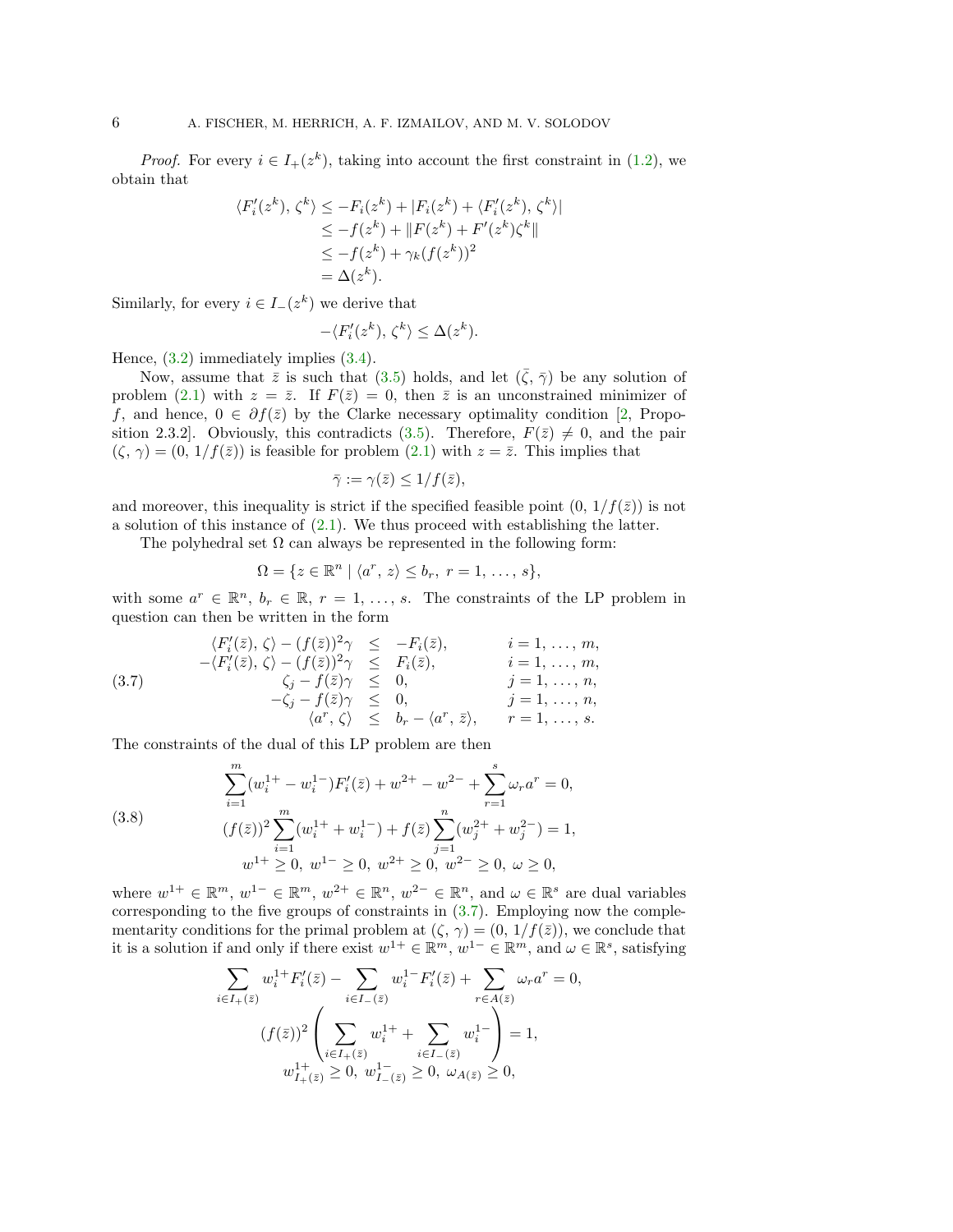where  $A(\overline{z}) := \{r \in \{1, \ldots, s\} \mid \langle a^r, \overline{z} \rangle = b_r \}.$  Since

$$
N_{\Omega}(\bar{z}) = \text{cone}\{a^r \mid r \in A(\bar{z})\},\
$$

this evidently implies that the right-hand side of [\(3.3\)](#page-3-4) has a nonempty intersection with  $-N_{\Omega}(\bar{z})$ . But then [\(3.5\)](#page-4-3) cannot hold, which gives a contradiction.

We have thus established that

$$
\bar{\gamma} = \gamma(\bar{z}) < 1/f(\bar{z}),
$$

implying that

$$
\Delta(\bar{z})<0,
$$

where the function  $\Delta(\cdot)$  is defined according to [\(2.3\)](#page-2-3). Recall that by Lemma [3.1,](#page-4-1)  $\gamma(\cdot)$ is continuous at  $\bar{z}$  with respect to  $\Omega$ . Therefore,

(3.9) 
$$
\gamma_k = \gamma(z^k) \to \bar{\gamma} = \gamma(\bar{z}) \text{ as } z^k \to \bar{z}.
$$

Fix any  $\delta \in (0, \Delta(\bar{z}))$ . By continuity of the function  $\Delta(\cdot)$  defined in [\(2.3\)](#page-2-3) at  $\bar{z}$  with respect to  $\Omega$ , we then have that

<span id="page-6-1"></span><span id="page-6-0"></span>
$$
\Delta(z^k) \le -\delta
$$

holds for every  $z^k$  close enough to  $\bar{z}$ . This proves the first relation in [\(3.6\)](#page-4-4).

The second relation in  $(3.6)$  follows from the second constraint in  $(1.2)$ , from  $(3.9)$ , and from continuity of F at  $\overline{z}$ .

Assuming that  $F(z^k) \neq 0$ , Lemma [3.2](#page-4-5) implies, in particular, that  $\Delta(z^k) = 0$  if and only if

(3.10) 
$$
0 \in \partial f(z^k) + N_{\Omega}(z^k)
$$

holds or, equivalently, if and only if  $(\zeta, \gamma) = (0, 1/f(z^k))$  is a solution of [\(1.2\)](#page-0-1). Otherwise, any direction  $\zeta^k$  obtained by solving [\(1.2\)](#page-0-1) is a direction of descent for f at  $z^k$ .

We next give our main global convergence result.

<span id="page-6-2"></span>THEOREM 3.[1](#page-3-1). Algorithm 1 is well-defined and, for any starting point  $z^0 \in \Omega$ , it either terminates with some iterate  $z^k$  satisfying  $(3.10)$  or generates an infinite sequence  $\{z^k\}$  such that any accumulation point  $\overline{z}$  of this sequence satisfies [\(3.1\)](#page-3-5). Moreover, in the latter case, for every subsequence  $\{z^{k_j}\}\,$  convergent to  $\bar{z}$ , it holds that  $\Delta(z^{k_j}) \to 0 \text{ as } j \to \infty.$ 

*Proof.* As already commented and easy to see, the subproblem  $(1.2)$  always has solutions, unless  $F(z^k) = 0$ . If  $F(z^k) = 0$  then the method stops, and  $(3.10)$  is obvious in that case. The other case of finite termination is given by  $\Delta(z^k) = 0$ , and  $(3.10)$ also holds, as explained above.

Furthermore, from  $(3.4)$  and from the first relation in  $(3.6)$  of Lemma [3.2,](#page-4-5) the standard directional descent argument shows that if [\(3.10\)](#page-6-1) does not hold, then the linesearch procedure in step 3 of Algorithm [1](#page-3-1) is well-defined, i.e., it generates some stepsize value  $\alpha_k > 0$  after a finite number of backtrackings. Therefore, Algorithm [1](#page-3-1) is well-defined.

Suppose that [\(3.10\)](#page-6-1) never holds, and in particular, the algorithm generates an infinite sequence  $\{z^k\}$ . By  $(2.4)$  and the first relation in  $(3.6)$  of Lemma [3.2,](#page-4-5) the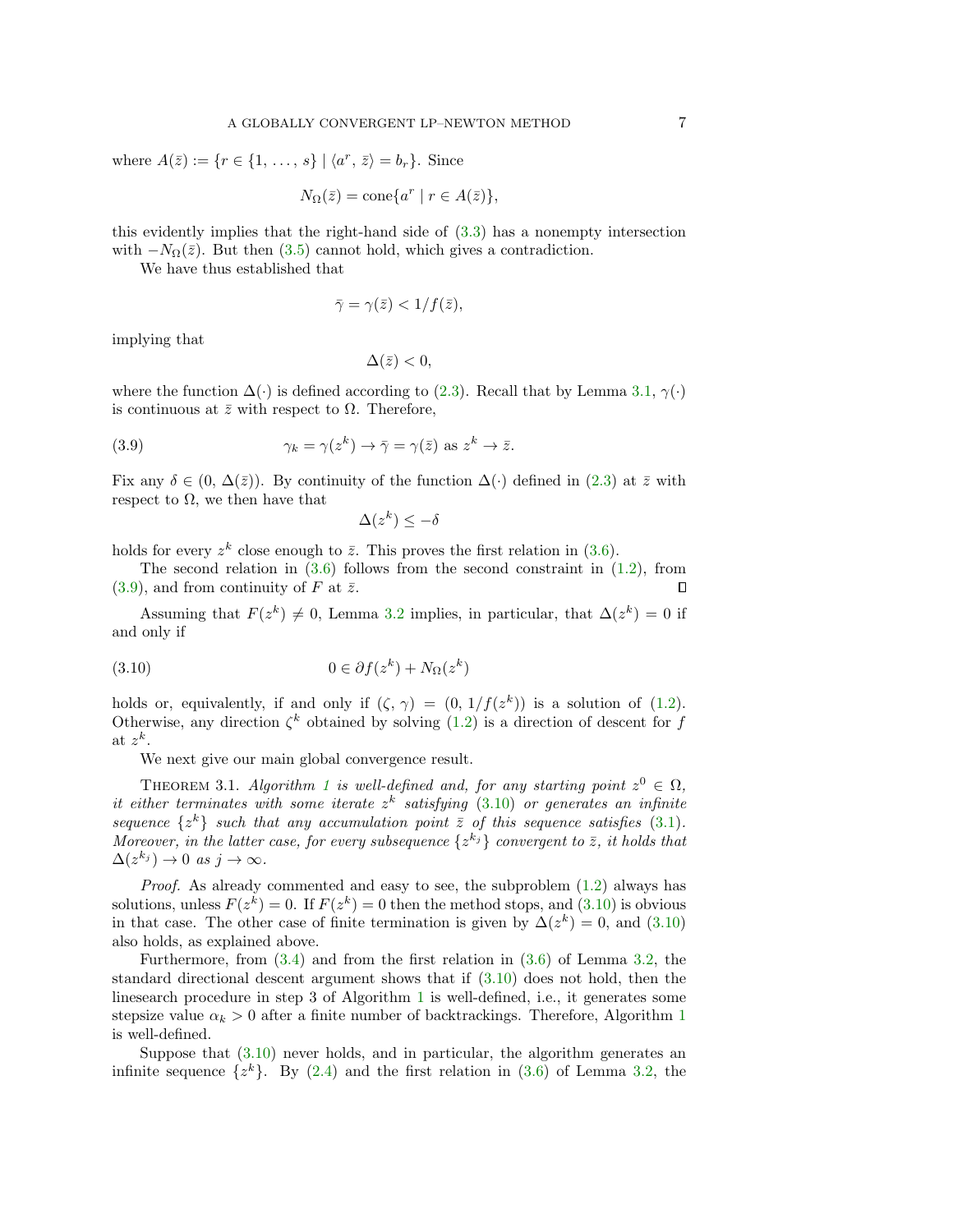sequence  $\{f(z^k)\}\$ is monotonically decreasing. Since this sequence is bounded below (by zero), it converges. Then [\(2.4\)](#page-3-2) implies that

<span id="page-7-0"></span>
$$
(3.11)\qquad \qquad \alpha_k \Delta(z^k) \to 0
$$

as  $k \to \infty$ .

 $(3.13)$ 

Let  $\bar{z} \in \Omega$  be an accumulation point of the sequence  $\{z^k\}$ , violating  $(3.1)$ , and let  $\{z^{k_j}\}\$ be a subsequence convergent to  $\overline{z}$  as  $j \to \infty$ . If  $\{\alpha_{k_j}\}\$ is bounded away from zero by some positive constant, then  $(3.11)$  implies that  $\Delta (z^{k_j}) \to 0$ , and according to Lemma [3.2,](#page-4-5) this would only be possible if [\(3.1\)](#page-3-5) holds. Therefore, it remains to consider the case when  $\liminf_{j\to\infty} \alpha_{k_j} = 0$ , and to demonstrate that such a situation is not possible.

Passing to a further subsequence if necessary, we may assume that  $\alpha_{k_i} \to 0$  as  $j \to \infty$ . Also, by the second relation in [\(3.6\)](#page-4-4) of Lemma [3.2,](#page-4-5) we may assume that  $\{\zeta^{k_j}\}\)$  converges to some  $\bar{\zeta}$ . Then, for all j large enough, it holds that  $\alpha_{k_j} < 1$ , which implies that  $\alpha = \alpha_{k_j}/\theta$  does not satisfy [\(2.4\)](#page-3-2), i.e., it holds that

<span id="page-7-1"></span>(3.12) 
$$
f(z^{k_j}+(\alpha_{k_j}/\theta)\zeta^{k_j})>f(z^{k_j})+\sigma(\alpha_{k_j}/\theta)\Delta(z^{k_j}).
$$

Observe that the function  $f$  is everywhere Clarke regular, as a composition of a convex function and a continuously differentiable mapping (see [\[2,](#page-20-13) Proposition 2.3.6 (b), Theorem 2.3.10]). Then, by the definition of Clarke directional derivative, using also the Lipschitz-continuity of f near  $\bar{z}$  and the continuity of  $\Delta(\cdot)$  at  $\bar{z}$ with respect to  $\Omega$ , as well as  $(3.12)$ , we obtain that

<span id="page-7-2"></span>
$$
f'(\bar{z}; \bar{\zeta}) = f^{\circ}(\bar{z}; \bar{\zeta})
$$
  
\n
$$
\geq \limsup_{j \to \infty} \frac{f(z^{k_j} + (\alpha_{k_j}/\theta)\bar{\zeta}) - f(z^{k_j})}{\alpha_{k_j}/\theta}
$$
  
\n
$$
= \limsup_{j \to \infty} \frac{f(z^{k_j} + (\alpha_{k_j}/\theta)\zeta^{k_j}) - f(z^{k_j})}{\alpha_{k_j}/\theta}
$$
  
\n
$$
\geq \sigma \lim_{j \to \infty} \Delta(z^{k_j})
$$
  
\n
$$
= \sigma \Delta(\bar{z}).
$$

Note that the continuity of  $\Delta(\cdot)$  at  $\overline{z}$  with respect to  $\Omega$  follows from the continuity of  $\gamma(\cdot)$  at  $\bar{z}$  with respect to  $\Omega$ . The latter was proved in Lemma [3.1.](#page-4-1) Using the continuity of  $\gamma(\cdot)$  at  $\bar{z}$  with respect to  $\Omega$  again, we conclude that  $(\bar{\zeta}, \gamma(\bar{z}))$  is feasible for problem  $(1.2)$  with  $z^k := \overline{z}$ . Hence, this point is a solution of this problem. Then, by  $(3.4)$ and by the first relation in [\(3.6\)](#page-4-4) of Lemma [3.2,](#page-4-5) we obtain that

<span id="page-7-4"></span>
$$
f'(\bar{z}; \bar{\zeta}) \le \Delta(\bar{z}) < 0,
$$

 $\Box$ 

which contradicts [\(3.13\)](#page-7-2) because  $\sigma \in (0,1)$ .

Recall that according to  $[2,$  Corollary 2.4.3,  $(3.1)$  is a necessary optimality condition for the problem

(3.14) 
$$
\begin{array}{ll}\text{minimize} & f(z) \\ \text{subject to} & z \in \Omega. \end{array}
$$

For general locally Lipschitz-continuous functions, this condition does not imply Bstationarity of  $\bar{z}$ , which consists of saying that

<span id="page-7-3"></span>(3.15) 
$$
f'(\bar{z}; \zeta) \ge 0 \quad \text{for all } \zeta \in T_{\Omega}(\bar{z}).
$$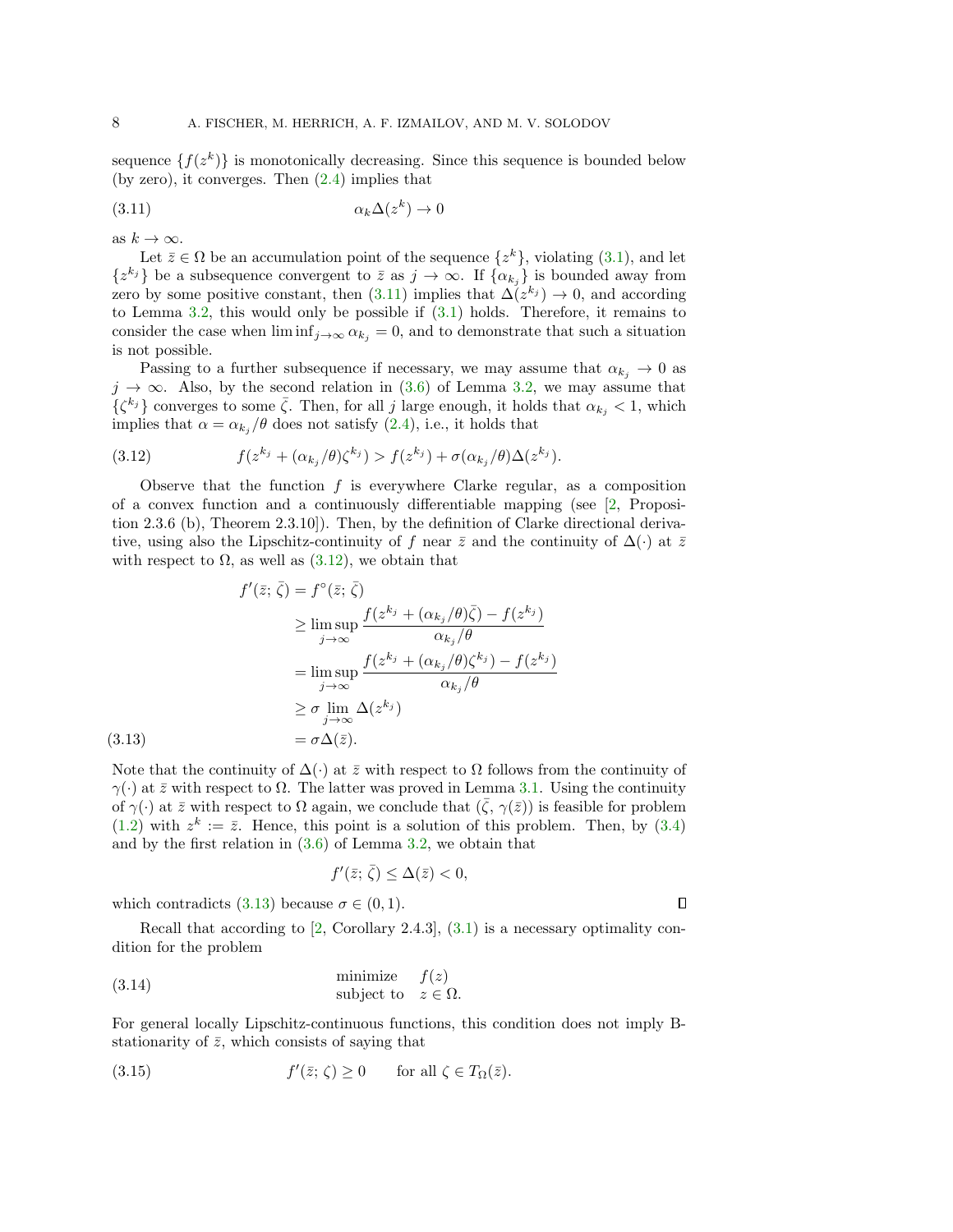Indeed, [\(3.1\)](#page-3-5) holds at  $\overline{z} := 0$  for  $f : \mathbb{R} \to \mathbb{R}$ ,  $f(z) := -|z|$ ,  $\Omega := \mathbb{R}$ , while [\(3.15\)](#page-7-3) is evidently violated.

However, in our specific setting, B-stationarity does hold, as we show next.

PROPOSITION 3.2. If [\(3.1\)](#page-3-5) holds, then  $\overline{z}$  is a B-stationary point of problem [\(3.14\)](#page-7-4), i.e., [\(3.15\)](#page-7-3) holds.

*Proof.* Recall again that by  $[2,$  Proposition 2.3.6 (b), Theorem 2.3.10, f is Clarkeregular at  $\bar{z}$  (which is in fact the only property f must have for the assertion of this proposition to be valid). From  $[2,$  Proposition 2.1.2 we then derive that for every  $\zeta \in \mathbb{R}^n$ ,

(3.16) 
$$
f'(\bar{z}; \zeta) = f^{\circ}(\bar{z}; \zeta) = \max\{\langle g, \zeta \rangle \mid g \in \partial f(\bar{z})\}.
$$

At the same time, condition [\(3.1\)](#page-3-5) is equivalent to the existence of  $g \in \partial f(\bar{z})$  such that

<span id="page-8-1"></span>
$$
\langle g, \zeta \rangle \ge 0 \quad \text{for all } \zeta \in T_{\Omega}(\bar{z}).
$$

Therefore, the right-hand side of  $(3.16)$  is nonnegative for  $\zeta \in T_{\Omega}(\bar{z})$ . This gives  $(3.15).$  $(3.15).$ Л

<span id="page-8-0"></span>3.2. Local quadratic convergence. We next establish conditions under which the unit stepsize is accepted by the linesearch procedure in step 3 of Algorithm [1.](#page-3-1) Naturally, this leads directly to the quadratic convergence rate of the algorithm.

We note that the next lemma is valid for any norm.

<span id="page-8-2"></span>LEMMA 3.3. Let  $\bar{z}$  be a solution of problem [\(1.1\)](#page-0-0), and assume that  $\gamma(\cdot)$  is bounded from above on  $\Omega$  near  $\bar{z}$ .

Then for every  $z^k \in \Omega \setminus Z$  close enough to  $\overline{z}$ , it holds that  $\Delta(z^k) < 0$ , and for every solution  $(\zeta^k, \gamma_k)$  of problem  $(1.2)$ ,

$$
||F(z^k + \zeta^k)|| \le ||F(z^k)|| + \sigma \Delta(z^k),
$$

where  $\Delta(\cdot)$  is defined by [\(2.3\)](#page-2-3).

*Proof.* By the mean-value theorem, and by the constraints in  $(1.2)$ , we derive that

$$
||F(z^{k} + \zeta^{k})|| \le ||F(z^{k} + \zeta^{k}) - F(z^{k}) - F'(z^{k})\zeta^{k}|| + ||F(z^{k}) + F'(z^{k})\zeta^{k}||
$$
  
\n
$$
\le \sup\{||F'(z^{k} + t\zeta^{k}) - F'(z^{k})|| \mid t \in [0, 1]\} ||\zeta^{k}|| + \gamma_{k} ||F(z^{k})||^{2}
$$
  
\n
$$
\le \sup\{||F'(z^{k} + t\zeta^{k}) - F'(z^{k})|| \mid t \in [0, 1]\}\gamma_{k} ||F(z^{k})|| + \gamma_{k} ||F(z^{k})||^{2}
$$
  
\n(3.17)

as  $z^k \to \overline{z}$ . Moreover, by the definition of  $\Delta(\cdot)$  in [\(2.3\)](#page-2-3) we have

$$
\Delta(z^k) = -\|F(z^k)\| + O(\|F(z^k)\|^2).
$$

Hence,  $\Delta(z^k) < 0$  and

$$
||F(z^k + \zeta^k)|| - ||F(z^k)|| - \sigma \Delta(z^k) = -(1 - \sigma)||F(z^k)|| + o(||F(z^k)||) \le 0
$$

follow, provided  $z^k$  is close enough to  $\bar{z}$ .

<span id="page-8-3"></span>Now, local convergence results of Algorithm [1](#page-3-1) can be derived using those for the original LP-Newton method in [\[8\]](#page-20-2); see also [\[13\]](#page-20-3).

 $\Box$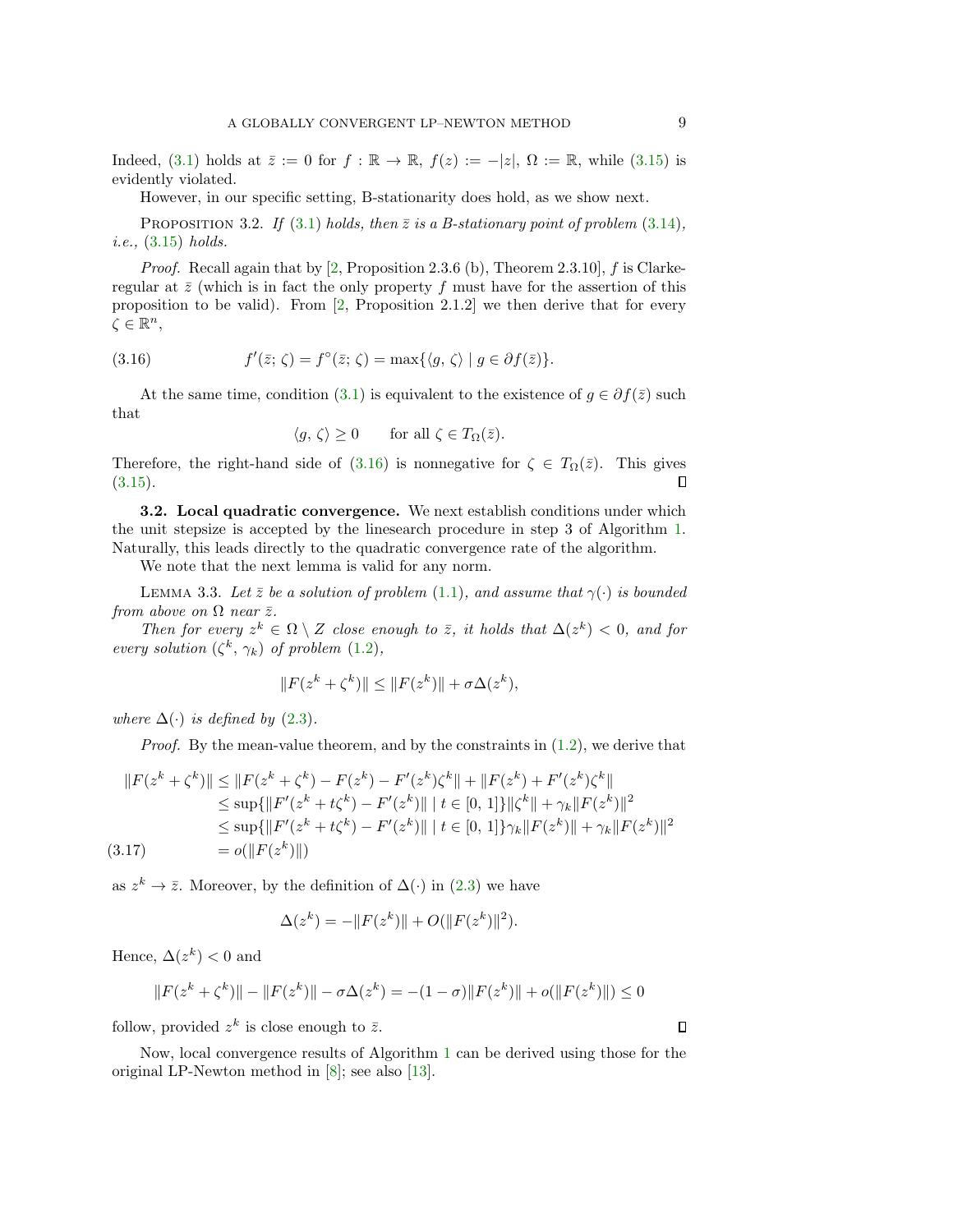THEOREM 3.3. Let the derivative of F be Lipschitz-continuous near  $\overline{z} \in Z$ . Assume that there exists  $\omega > 0$  such that the error bound

$$
(3.18)\qquad \qquad \text{dist}(z, Z) \le \omega \|F(z)\|
$$

holds for all  $z \in \Omega$  close enough to  $\overline{z}$ .

If Algorithm [1](#page-3-1) generates an iterate close enough to  $\bar{z}$ , then either the algorithm terminates at some  $z^k \in Z$ , or generates an infinite sequence  $\{z^k\}$  convergent to some  $\hat{z} \in Z$ , and the rate of convergence is Q-quadratic.

Proof. First note that according to [\[8,](#page-20-2) Corollary 1 and Proposition 1], the re-quirements stated above guarantee that Assumptions 1–4 in [\[8\]](#page-20-2) are satisfied at  $\bar{z}$ . Then, from [\[8,](#page-20-2) Theorem 1], employing also some additional facts from its proof, we have that for every  $\varepsilon > 0$  there exists  $\rho > 0$  with the following property: if some iterate  $z^k$  of a local counterpart of Algorithm [1,](#page-3-1) employing  $\alpha_k = 1$  for all k, satisfies  $||z^k - \bar{z}|| \leq \rho$ , then for all subsequent iterates it holds that  $||z^k - \bar{z}|| \leq \varepsilon$ , and either the algorithm terminates at some iteration, or it generates an infinite sequence converging Q-quadratically to some  $\hat{z} \in Z$ .

Assumption 3 in [\[8\]](#page-20-2) consists of saying that  $\gamma(\cdot)$  is bounded from above on  $\Omega$  near  $\overline{z}$ . By the definition of the mapping  $\Delta(\cdot)$  and by Lemma [3.3](#page-8-2) it then follows that there exists  $\varepsilon > 0$  such that for every  $z^k \in \Omega$  satisfying  $||z^k - \bar{z}|| \leq \varepsilon$  and  $F(z^k) \neq 0$ , it holds that  $\Delta(z^k) \neq 0$  (and in particular, the algorithm cannot terminate at such point) and the line search procedure in step 3 of Algorithm [1](#page-3-1) accepts  $\alpha_k = 1$ . For a corresponding  $\rho > 0$ , we then have that once some iterate  $z^k$  of Algorithm [1](#page-3-1) satisfies  $||z^k - \bar{z}|| \leq \rho$ , the algorithm either terminates at some point in Z or generates an infinite sequence converging Q-quadratically to some  $\hat{z} \in Z$ .  $\Box$ 

<span id="page-9-0"></span>4. The case of piecewise smooth equations. In this section we extend the results developed above to the case when  $F$  belongs to a certain class of piecewise continuously differentiable ( $PC<sup>1</sup>$ -) mappings. The latter means that F is everywhere continuous, and there exist continuously differentiable mappings  $F^1, \ldots, F^q : \mathbb{R}^n \to$  $\mathbb{R}^m$  such that

$$
F(z) \in \{F^1(z), \ldots, F^q(z)\}
$$

for all  $z \in \mathbb{R}^n$ . The mappings  $F^1, \ldots, F^q$  are called selection mappings.

An important class of problems that gives rise to piecewise smooth equations are systems that involve complementarity conditions. For example, consider the problem of finding a point  $z \in \mathbb{R}^n$  such that

<span id="page-9-1"></span>
$$
(4.1) \t a(z) = 0, \t b(z) \ge 0, \t c(z) \ge 0, \t d(z) \ge 0, \t \langle c(z), d(z) \rangle = 0,
$$

where the functions  $a: \mathbb{R}^n \to \mathbb{R}^l$ ,  $b: \mathbb{R}^n \to \mathbb{R}^s$ ,  $c: \mathbb{R}^n \to \mathbb{R}^r$ , and  $d: \mathbb{R}^n \to \mathbb{R}^r$  are smooth. If we set  $m := l + r$ ,

<span id="page-9-2"></span>(4.2) 
$$
F(z) := (a(z), \min\{c(z), d(z)\}),
$$

and define

<span id="page-9-3"></span>(4.3) 
$$
\Omega := \{ z \in \mathbb{R}^n \mid b(z) \ge 0, \ c(z) \ge 0, \ d(z) \ge 0 \},
$$

then  $(4.1)$  is equivalent to the constrained equation  $(1.1)$  with piecewise smooth F. Convergence conditions for the associated LP-Newton method are analyzed in detail in [\[13\]](#page-20-3). The importance of this specific choice of  $\Omega$  is discussed in [\[8,](#page-20-2) [13\]](#page-20-3). Moreover,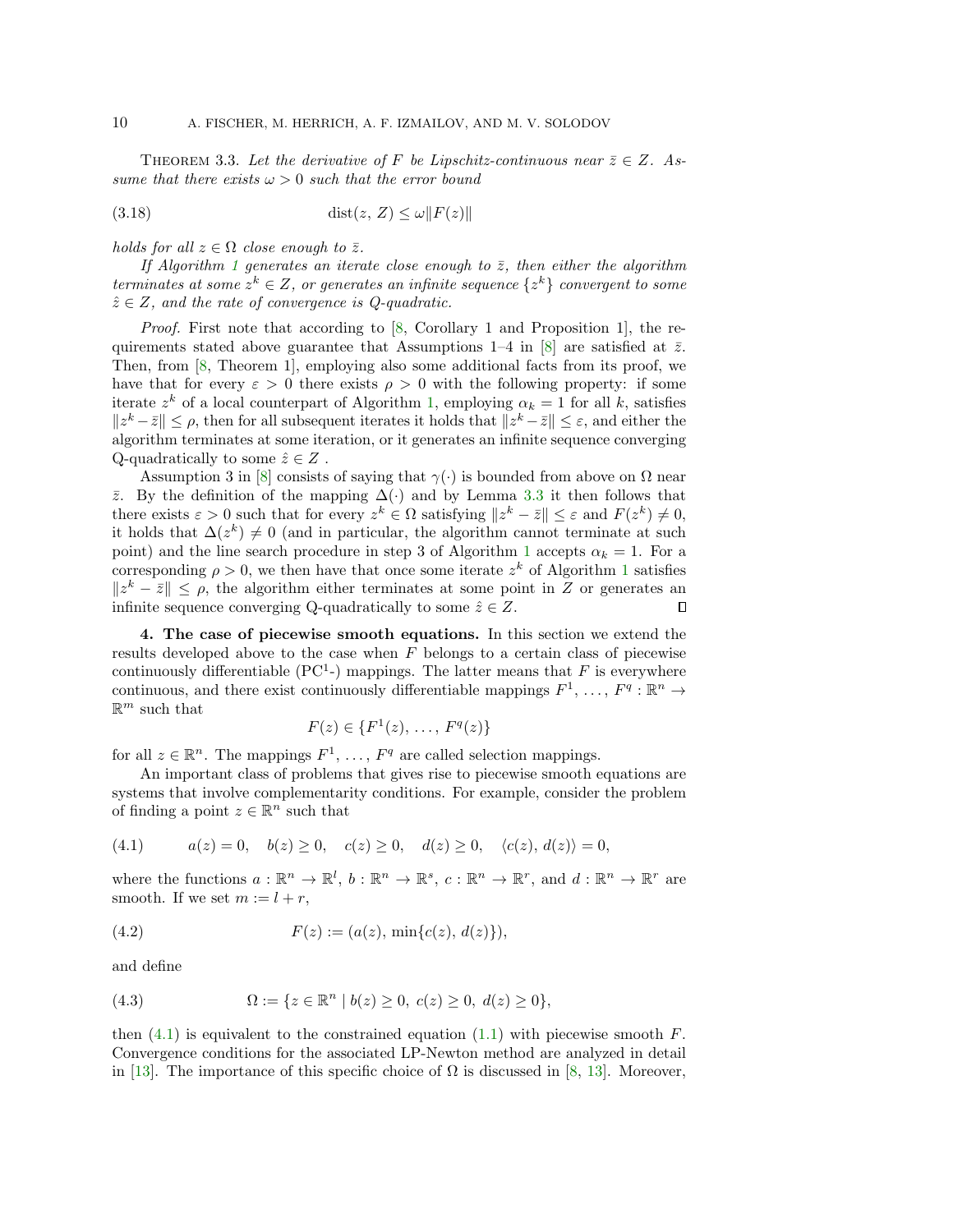introducing slack variables, we can reformulate the original problem into a constrained equation with the set  $\Omega$  being polyhedral (if it was not polyhedral in the original formulation). One important example of a complementarity system [\(4.1\)](#page-9-1) itself, to be considered in Section [5](#page-12-0) below, is given by KKT-type conditions for GNEPs; see, e.g., [\[5,](#page-20-9) [9,](#page-20-15) [8,](#page-20-2) [13,](#page-20-3) [19\]](#page-20-16).

For  $z \in \mathbb{R}^n$ , we denote by  $\mathcal{A}(z)$  the index set of all selection mappings which are active at z, i.e.,

<span id="page-10-6"></span><span id="page-10-1"></span>
$$
\mathcal{A}(z) := \{p \in \{1, \ldots, q\} \mid F(z) = F^p(z)\}.
$$

Throughout this section,  $G: \mathbb{R}^n \to \mathbb{R}^{m \times n}$  is any matrix-valued mapping such that

$$
(4.4) \tG(z) \in \{(F^p)'(z) \mid p \in \mathcal{A}(z)\}\
$$

holds for all  $z \in \mathbb{R}^n$ . For every  $p = 1, \ldots, q$ , let  $f_p : \mathbb{R}^n \to \mathbb{R}_+$  be given by

(4.5) 
$$
f_p(z) := ||F^p(z)||.
$$

As in the previous section, we establish global convergence properties of Algorithm [1](#page-3-1) first, in Section [4.1.](#page-10-0) Conditions for local fast convergence are analyzed in Section [4.2.](#page-11-0)

<span id="page-10-0"></span>4.1. Global convergence. The following is a counterpart of Lemma [3.2.](#page-4-5)

<span id="page-10-4"></span>LEMMA 4.1. For any  $z^k \in \Omega$  and any solution  $(\zeta^k, \gamma_k)$  of problem  $(1.2)$  with  $G(z^k) = (F^p)'(z^k)$  for some  $p \in \mathcal{A}(z^k)$ , it holds that

(4.6) 
$$
f_p'(z^k; \zeta^k) \leq \Delta(z^k),
$$

where  $f_p$  is defined in [\(4.5\)](#page-10-1), and  $\Delta(\cdot)$  is defined in [\(2.3\)](#page-2-3). Moreover, for any  $\bar{z} \in \Omega$  such that

(4.7) 
$$
0 \notin \partial f_p(\bar{z}) + N_{\Omega}(\bar{z}) \quad \text{for all } p \in \mathcal{A}(\bar{z}),
$$

there exist  $\delta > 0$  and  $C > 0$  such that [\(3.6\)](#page-4-4) holds for every  $z^k \in \Omega$  close enough to  $\overline{z}$  and every solution  $(\zeta^k, \gamma_k)$  of problem  $(1.2)$  with  $G(z^k) = (F^p)'(z^k)$  for any  $p \in \mathcal{A}(z^k)$ .

The proof repeats the one of Lemma [3.2](#page-4-5) with evident modifications.

We note that the global convergence result of Theorem [3.1](#page-6-2) does not extend to an arbitrary  $PC<sup>1</sup>$ -mapping. However, in the next theorem we specify an important class of PC<sup>1</sup> -mappings for which an extension is possible. In particular, it can be easily seen that condition  $(4.8)$  on smooth selections of F in Theorem [4.1](#page-10-3) below holds for the reformulation  $(1.1)$  of the complementarity system  $(4.1)$  given by  $(4.2)$ ,  $(4.3)$ .

<span id="page-10-5"></span><span id="page-10-3"></span><span id="page-10-2"></span>THEOREM 4.1. Assume that

(4.8) 
$$
f(z) \le f_p(z) \quad \text{for all } p \in \{1, ..., q\} \text{ and all } z \in \Omega.
$$

Then, Algorithm [1](#page-3-1) is well-defined and, for any starting point  $z^0 \in \Omega$ , it either terminates with some iterate  $z^k \in \Omega$  satisfying

(4.9) 
$$
0 \in \partial f_p(z^k) + N_{\Omega}(z^k)
$$

for at least one  $p \in \mathcal{A}(z^k)$  or generates an infinite sequence  $\{z^k\}$  such that any accumulation point  $\bar{z}$  of this sequence satisfies

<span id="page-10-7"></span>
$$
(4.10) \t\t 0 \in \partial f_p(\bar{z}) + N_{\Omega}(\bar{z})
$$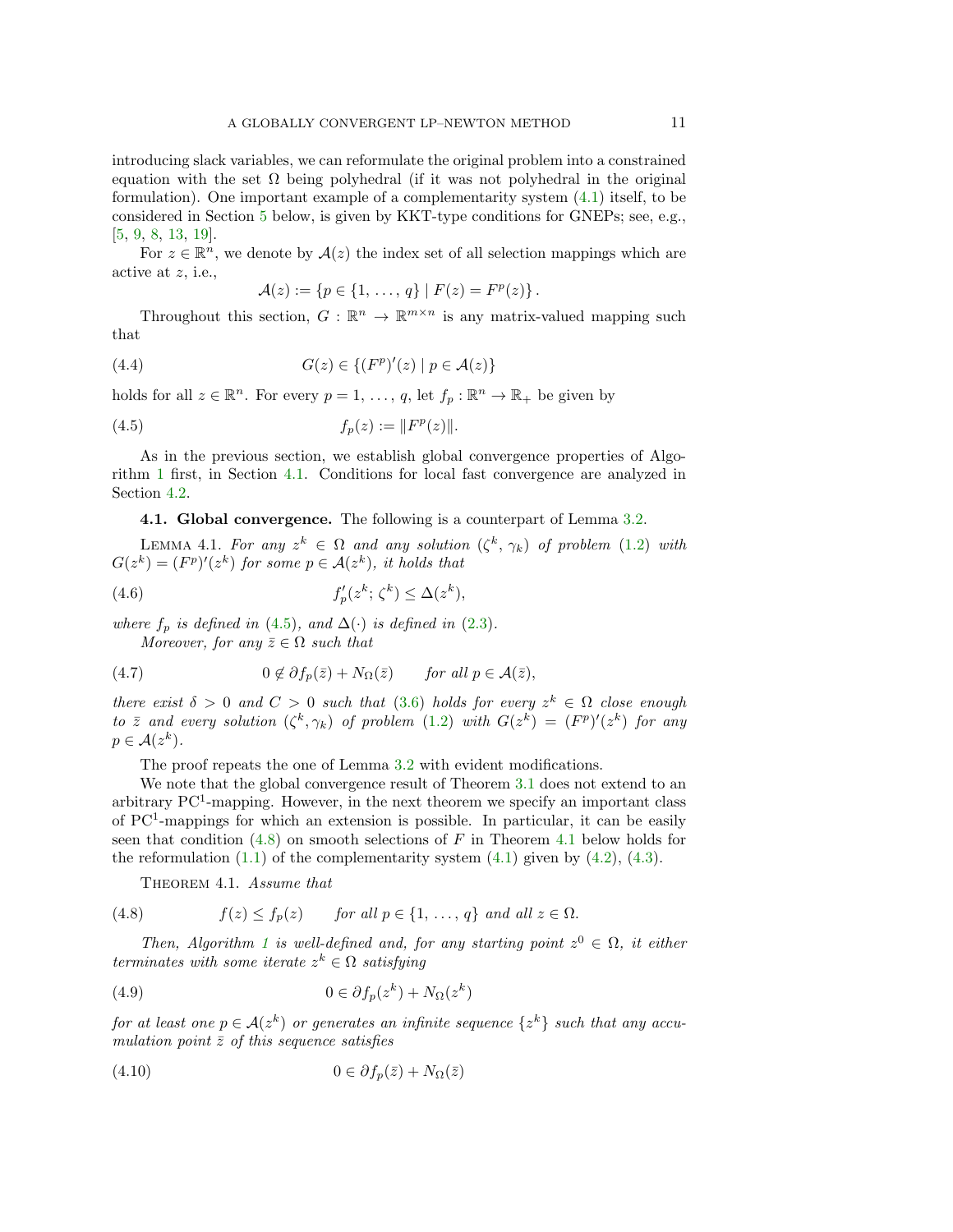for at least one  $p \in \mathcal{A}(\bar{z})$ . Moreover, in the latter case, for every subsequence  $\{z^{k_j}\}$ convergent to  $\bar{z}$ , it holds that  $\Delta(z^{k_j}) \to 0$  as  $j \to \infty$ .

Proof. The well-definedness of Algorithm [1](#page-3-1) can be shown similar as in the proof of Theorem [3.1,](#page-6-2) now by means of Lemma [4.1](#page-10-4) (instead of using Lemma [3.2\)](#page-4-5). However, there is one exception. Given some  $z^k$  with  $F(z^k) \neq 0$  and  $\Delta(z^k) \neq 0$ , we obtain (as in the proof of Theorem [3.1](#page-6-2) with f replaced by  $f_p$ ) that step 3 of the algorithm determines some  $\alpha_k > 0$  so that

<span id="page-11-1"></span>(4.11) 
$$
f_p(z^k + \alpha_k \zeta^k) \le f_p(z^k) + \sigma \alpha_k \Delta(z^k)
$$

holds for  $p \in \mathcal{A}(z^k)$  with  $G(z^k) = (F^p)'(z^k)$ . Now, the additional condition [\(4.8\)](#page-10-2) comes into play. Using this condition,  $f_p(z^k) = f(z^k)$  for all  $p \in \mathcal{A}(z^k)$ , and [\(4.11\)](#page-11-1), we conclude that [\(2.4\)](#page-3-2) holds with  $\alpha := \alpha_k$ , and hence, the algorithm successfully generates  $z^{k+1}$ .

Algorithm [1](#page-3-1) may only terminate for some iteration index  $k$  if either  $z^k$  is a solution of [\(1.1\)](#page-0-0) or  $\Delta(z^k) = 0$ . According to Lemma [4.1,](#page-10-4) in both cases [\(4.9\)](#page-10-5) must hold for some  $p \in \mathcal{A}(z^k)$  (if  $F(z^k) = 0$ , then  $z^k$  is an unconstrained minimizer of  $f_p$  for every  $p \in \mathcal{A}(z^k)$ , implying that  $0 \in \partial f_p(z^k)$  by [\[2,](#page-20-13) Proposition 2.3.2]).

From now on, suppose that  $(4.9)$  never holds for any  $p \in \mathcal{A}(z^k)$ , and the algorithm generates an infinite sequence  $\{z^k\}$ . The rest of the proof essentially repeats the one for Theorem [3.1,](#page-6-2) with only one modification: a subsequence  $\{z^{k_j}\}\$ convergent to  $\bar{z}$ should be selected in such a way that  $G(z^{k_j}) = (F^p)'(z^{k_j})$  for all j, for some fixed  $p \in \mathcal{A}(\bar{z})$ . Such a subsequence always exists since  $\mathcal{A}(z) \subset \mathcal{A}(\bar{z})$  for all  $z \in \mathbb{R}^n$  close enough to  $\bar{z}$ , where  $\mathcal{A}(\bar{z})$  is a finite set, and due to [\(4.4\)](#page-10-6). In the remaining part of the proof, one should only replace f by the corresponding  $f_p$ . П

Observe that property [\(4.10\)](#page-10-7) for some  $p \in \mathcal{A}(\bar{z})$  does not necessarily imply that the first-order necessary condition  $(3.1)$  is satisfied, even if  $(4.8)$  holds and even if we restrict ourselves to reformulation [\(1.1\)](#page-0-0) of complementarity system [\(4.1\)](#page-9-1), employing [\(4.2\)](#page-9-2), [\(4.3\)](#page-9-3). This raises the following question. What can be done if a sequence gets stuck near some  $\bar{z}$  satisfying [\(4.10\)](#page-10-7) for some  $p \in \mathcal{A}(\bar{z})$  but violating [\(3.1\)](#page-3-5): is it possible to escape from such points and to guarantee B-stationarity of accumulation points for problem [\(3.14\)](#page-7-4)? We leave this question for future research. This would definitely require a great deal of further theoretical developments and numerical testings.

# <span id="page-11-0"></span>4.2. Local quadratic convergence. We proceed with local convergence properties.

<span id="page-11-2"></span>THEOREM 4.2. Assume that the selection mappings  $F^p$ ,  $p \in \mathcal{A}(\bar{z})$ , have Lipschitzcontinuous derivatives near  $\bar{z} \in Z$ . Assume further that Assumptions 2–3 in [\[8\]](#page-20-2) are satisfied at  $\bar{z}$ , and that [\(4.8\)](#page-10-2) holds.

If Algorithm [1](#page-3-1) generates an iterate which is close enough to  $\bar{z}$ , then either the algorithm terminates at some  $z^k \in Z$  or it generates an infinite sequence  $\{z^k\}$  convergent to some  $\hat{z} \in Z$ , and the rate of convergence is Q-quadratic.

*Proof.* After observing that Assumption 1 in  $[8]$  is automatic for PC<sup>1</sup>-mappings and that [\(4.8\)](#page-10-2) implies Assumption 4 in [\[8\]](#page-20-2), the proof repeats almost literally that of Theorem [3.3,](#page-8-3) but with Lemma [3.3](#page-8-2) applied to a selection mapping  $F^p$ ,  $p \in \mathcal{A}(z^k)$ , such that  $G(z^k) = (F^p)'(z^k)$ , and taking into account [\(4.8\)](#page-10-2).  $\Box$ 

<span id="page-11-3"></span>In [\[13\]](#page-20-3) a thorough discussion of Assumptions 2–4 from [\[8\]](#page-20-2) for the case when  $F$  is a PC<sup>1</sup>-function can be found. The results in  $[13]$  lead to the following.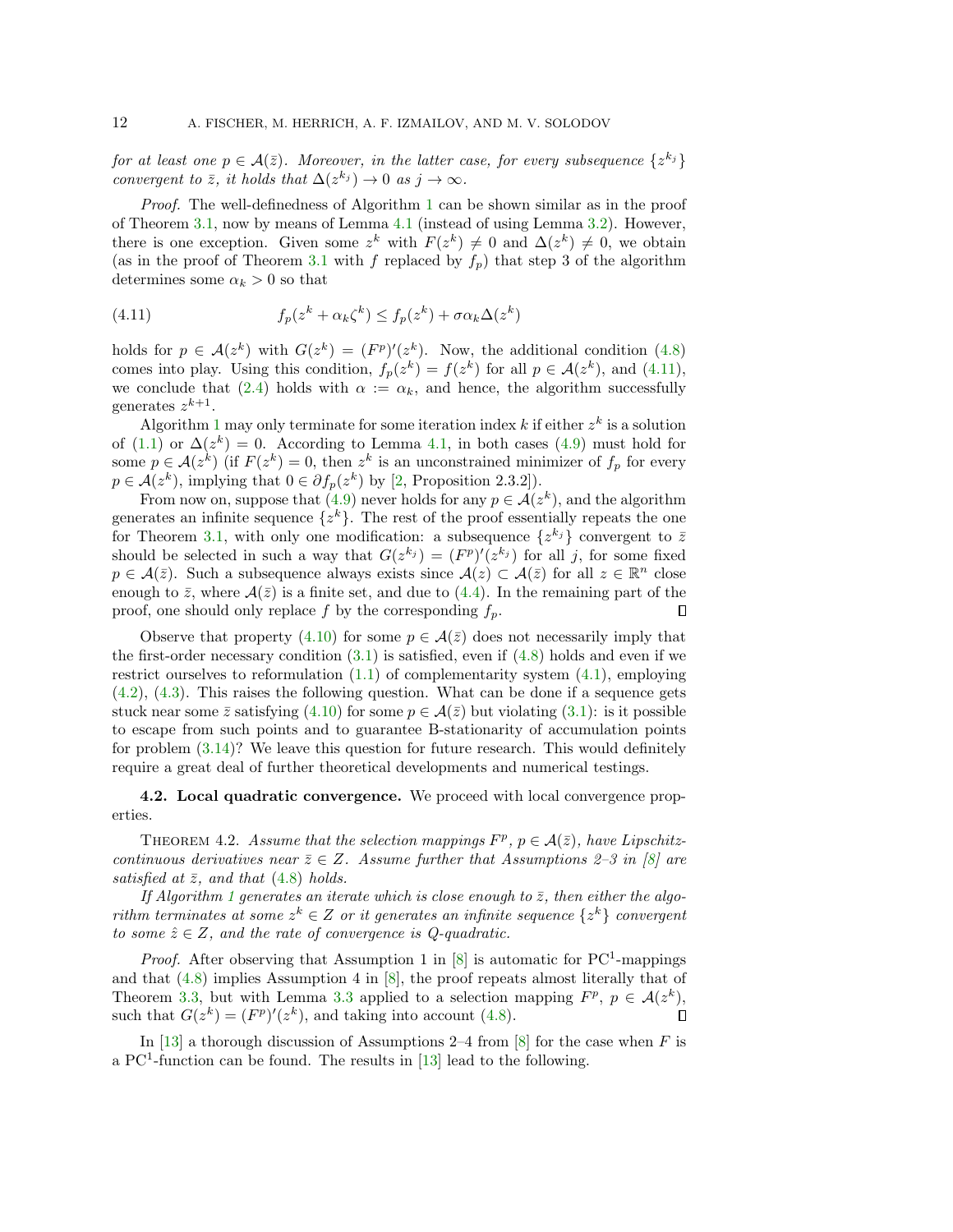COROLLARY 4.1. Assume that the selection mappings  $F^1, \ldots, F^q$  have Lipschitzcontinuous derivatives near  $\overline{z} \in Z$ . Assume further that [\(4.8\)](#page-10-2) is satisfied and that there exists  $\omega > 0$  such that

(4.12) 
$$
\text{dist}(z, Z_p) \le \omega \| F^p(z) \|
$$

holds for all  $z \in \Omega$  close enough to  $\overline{z}$ , and for all  $p \in \mathcal{A}(\overline{z})$ , where  $Z_p := \{z \in \Omega \mid$  $F^p(z) = 0$ .

<span id="page-12-1"></span>Then, the assertion of Theorem [4.2](#page-11-2) is valid.

*Proof.* Observe that  $(4.12)$  exactly corresponds to Condition 2 in [\[13\]](#page-20-3), while Condition 3 in  $\left[13\right]$  follows immediately from  $(4.8)$ . Therefore, by  $\left[13\right]$ , Proposition 3.6, Theorem 3.8], Assumptions 2–4 in [\[8\]](#page-20-2) are always satisfied under the assumptions of this corollary, and the needed result follows from Theorem [4.2.](#page-11-2) П

We emphasize that Theorem [3.3](#page-8-3) and Corollary [4.1](#page-11-3) ensure local quadratic convergence by exploiting the LP-Newton subproblems [\(1.2\)](#page-0-1), under assumptions that do not imply the local uniqueness of the solution  $\bar{z}$  of the original problem [\(1.1\)](#page-0-0). Of course, solving the linear programming subproblems in the LP-Newton method might be more costly than solving systems of linear equations, but this cost is certainly still reasonable. A larger class of reasonable (convex quadratic programming) subproblems can be found in [\[7\]](#page-20-17). The Newton framework in [\[20,](#page-20-18) Chapters 10, 11] covers several other subproblems coming from linear or nonlinear approximations of a locally Lipschitzian nonlinear equation. However, the assumptions for convergence used in the latter framework imply that the solution in question is isolated.

<span id="page-12-0"></span>5. Computational results. We start with discussing some details of implementation, as well as useful modifications of Algorithm [1,](#page-3-1) which do not affect the presented convergence theory.

Observe that intuitively, far from solutions ( $||F(z^k)||$  large), the constant in the right-hand side of the second constraint in [\(1.2\)](#page-0-1), i.e., of

$$
||\zeta|| \le \gamma ||F(z^k)||,
$$

can be too small relative to the right-hand side of the first constraint in  $(1.2)$ , namely

<span id="page-12-2"></span>
$$
||F(z^k) + G(z^k)\zeta|| \le \gamma ||F(z^k)||^2.
$$

Or, from a related viewpoint, the constraint [\(5.1\)](#page-12-2) can be "too tight", forcing rather short directions  $\zeta^k$  (at least, shorter than desirable, in some sense). To see this, consider the following simple example (already employed in [\[8\]](#page-20-2)). Let  $n := m := 1$ ,  $F(z) := z, \Omega := \mathbb{R}$ . Then, for any  $z^{\overline{k}} \in \mathbb{R} \setminus \{0\}$ , the unique solution of [\(1.2\)](#page-0-1) is

<span id="page-12-3"></span>
$$
(\zeta^k,\,\gamma_k)=\left(-\frac{z^k}{1+|z^k|},\,\frac{1}{1+|z^k|}\right),
$$

and the length of  $\zeta^k$  is close to 1 when  $|z^k|$  is large. Therefore, even full steps in such directions would be a bit short compared to the distance to the solution, which is  $|z^k|$ . Clearly, longer directions are desirable.

Fortunately, the following modification of [\(5.1\)](#page-12-2) does the trick, while not affecting our convergence theory. In our computational experiments, we replaced [\(5.1\)](#page-12-2) by

(5.2) 
$$
\|\zeta\| \leq \gamma \max\{\|F(z^k)\|, \tau_k \|F(z^k)\|^2\},\
$$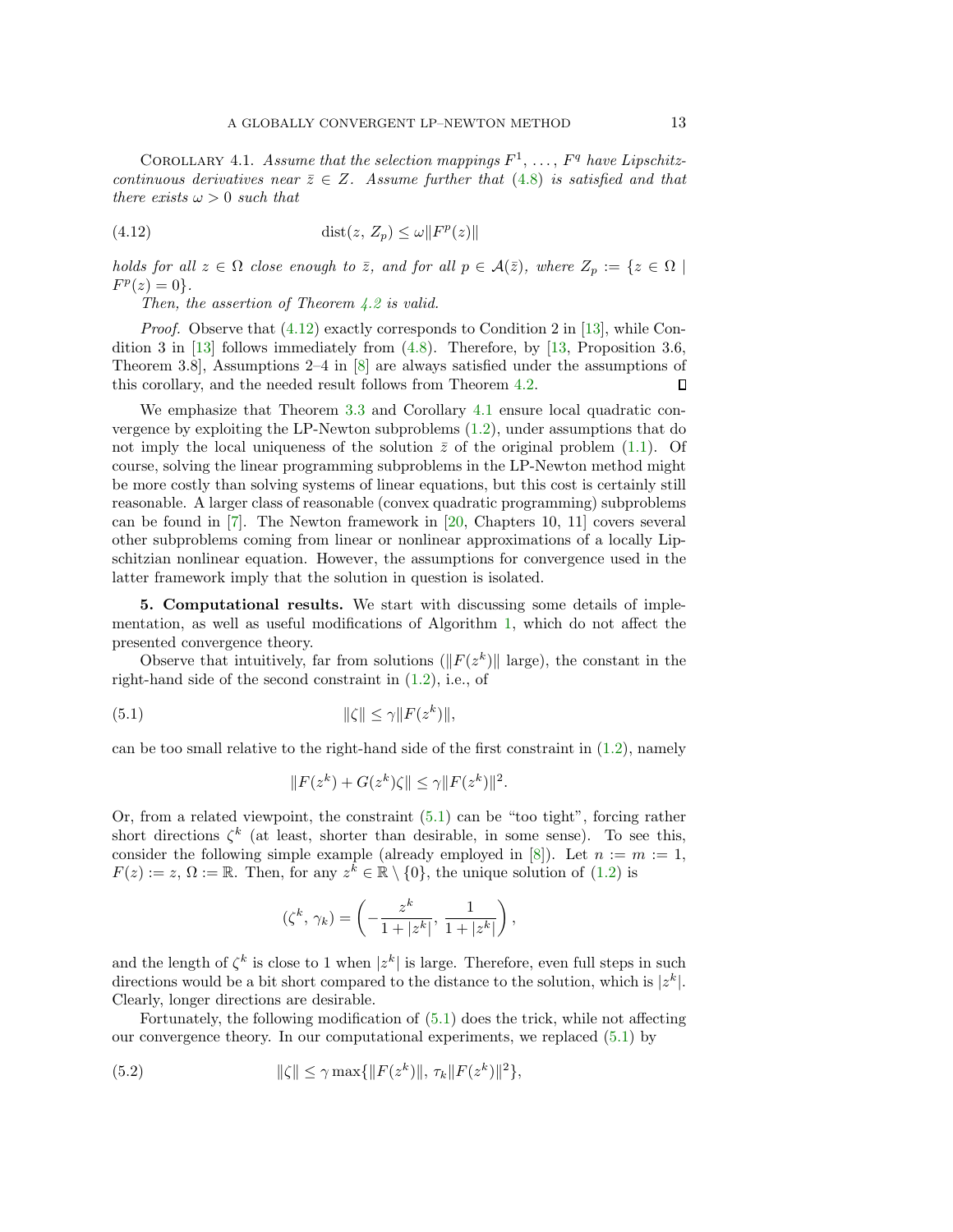where  $\tau_k$  is some parameter chosen from an interval  $[\tau_{\min}, \tau_{\max}]$  with given  $\tau_{\max}$  $\tau_{\min} > 0$  (our precise rule for  $\tau_k$  will be given later). Note that when  $z^k$  is close to some solution (so that  $||F(z^k)|| \leq 1/\tau_k$ , which automatically holds when  $||F(z^k)|| \leq$  $1/\tau_{\text{max}}$ , [\(5.2\)](#page-12-3) becomes exactly the same as [\(5.1\)](#page-12-2). Hence, the proposed modification does not interfere with the local convergence theory. Moreover, it can be easily verified directly that replacing constraint  $(5.1)$  within subproblem  $(1.2)$  by  $(5.2)$  does not affect our results on the global convergence of Algorithm [1](#page-3-1) in Theorems [3.1](#page-6-2) and [4.1.](#page-10-3) Roughly speaking, using  $(5.2)$  instead of  $(5.1)$  within subproblem  $(1.2)$  only leads to a possibly larger feasible set of this subproblem without affecting its solvability, essential parts of optimality conditions, etc. This is enough for obtaining global convergence.

As mentioned above, far from solutions, constraint [\(5.2\)](#page-12-3) is usually less tight than its counterpart [\(5.1\)](#page-12-2), and thus allows for longer directions  $\zeta^k$  generated as solution of subproblem [\(1.2\)](#page-0-1). To demonstrate the latter, let us go back to the example considered in the beginning of this section. There, the modified subproblem  $(1.2)$  with constraint [\(5.2\)](#page-12-3) instead of [\(5.1\)](#page-12-2) has the unique solution

$$
(\zeta^k,\,\gamma_k)=\left(-\frac{\tau_kz^k}{1+\tau_k},\,\frac{1}{(1+\tau_k)|z^k|}\right).
$$

In particular,  $|\zeta^k|$  grows as  $\tau_k$ , thus allowing longer directions than of order 1 in the original scheme (approaching the "ideal" direction  $\zeta^k = -z^k$  as  $\tau_k \to +\infty$ ).

Another useful observation is the following. The proof of Lemma [3.2](#page-4-5) suggests to use the pair  $(\zeta, \gamma) = (0, 1/f(z^k))$  as the starting point to initialize the LP solver at step 2 of Algorithm [1,](#page-3-1) at least when  $z^k$  is far from solutions (i.e., when  $f(z^k)$  is not too small).

We tested our proposed globalization of the LP-Newton method on a library of GNEPs used in  $[6]$  and  $[5]$ . We refer to  $[6]$  for information about the dimensions, i.e., the numbers of players, variables, and inequality constraints. The references where these GNEPs are described in detail can also be found in  $[6]$ . We note that the choice of GNEPs is very appropriate for our numerical assessment, because this is a difficult problem class, in particular with naturally nonisolated solutions. Thus, strong convergence properties of the LP-Newton method are especially relevant in this context.

Before reporting the results of our numerical tests, let us briefly recall the GNEP setting, as well as suitable reformulations of the corresponding KKT-type system as a constrained equation. In a GNEP, N players compete with each other. A player indexed by  $\nu$  controls  $n_{\nu}$  variables. The vector of the  $\nu$ -th player's variables is denoted by  $x^{\nu} \in \mathbb{R}^{n_{\nu}}$ . The aim of each player is to minimize his individual objective function  $\varphi_{\nu}: \mathbb{R}^{n_x} \to \mathbb{R}$ , where  $n_x := \sum_{\nu=1}^{N} n_{\nu}$  indicates the total number of variables (of all the players combined). Each objective function  $\varphi_{\nu}$  may depend on both the variables of the v-th player and the variables  $x^{-\nu}$  of the rival players. GNEPs in our test library have inequality constraints, i.e., the optimization problem of the  $\nu$ -th player is given by

<span id="page-13-0"></span>(5.3) 
$$
\begin{array}{ll}\text{minimize} & \varphi_{\nu}(x^{\nu}, x^{-\nu})\\ \text{subject to} & g^{\nu}(x^{\nu}, x^{-\nu}) \leq 0. \end{array}
$$

The functions  $\varphi_{\nu}: \mathbb{R}^{n_{\nu}} \times \mathbb{R}^{n_x-n_{\nu}} \to \mathbb{R}$  and the mappings  $g^{\nu}: \mathbb{R}^{n_{\nu}} \times \mathbb{R}^{n_x-n_{\nu}} \to \mathbb{R}^{m_{\nu}}$ ,  $\nu = 1, \ldots, N$ , are twice differentiable with locally Lipschitz-continuous second derivatives for each problem in the library, at least in some neighborhood of the solution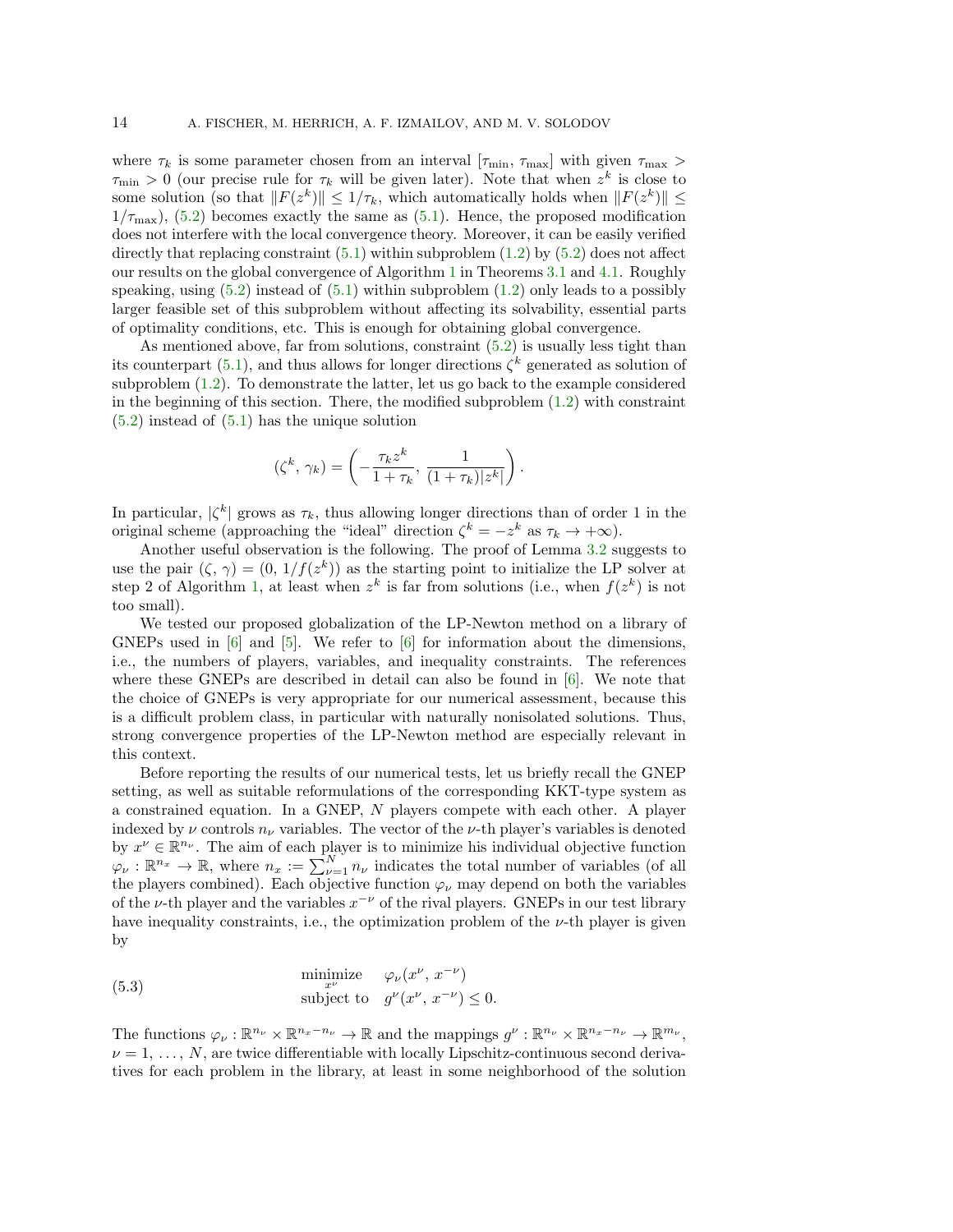set. Problems A10a–A10e in the test set all contain one affine equality-constraint. To comply with the structure of problem [\(5.3\)](#page-13-0) this constraint was transformed into two inequalities (as it was also done in [\[5\]](#page-20-9), for instance).

The (parametric) Lagrangian  $L_{\nu} : \mathbb{R}^{n_{\nu}} \times \mathbb{R}^{n_x-n_{\nu}} \times \mathbb{R}^{m_{\nu}} \to \mathbb{R}$  of [\(5.3\)](#page-13-0) is given by

$$
L_{\nu}(x^{\nu}, x^{-\nu}, \lambda^{\nu}) := \varphi_{\nu}(x^{\nu}, x^{-\nu}) + \langle \lambda^{\nu}, g^{\nu}(x^{\nu}, x^{-\nu}) \rangle.
$$

By means of  $L_{\nu}$ , we can write down the KKT system of the  $\nu$ -th player's optimization problem:

$$
\frac{\partial L_{\nu}}{\partial x^{\nu}}(x^{\nu}, x^{-\nu}, \lambda^{\nu}) = 0, \quad \lambda^{\nu} \ge 0, \quad g^{\nu}(x^{\nu}, x^{-\nu}) \le 0, \quad \langle \lambda^{\nu}, g^{\nu}(x^{\nu}, x^{-\nu}) \rangle = 0.
$$

Concatenating the KKT systems of all players yields the KKT-type system of the GNEP:

<span id="page-14-0"></span>(5.4) 
$$
\mathcal{L}(x,\lambda) = 0, \quad \lambda \ge 0, \quad g(x) \le 0, \quad \langle \lambda^{\nu}, g^{\nu}(x) \rangle = 0, \quad \nu = 1, \ldots, N,
$$

with

$$
\lambda := \left(\begin{array}{c} \lambda^1 \\ \vdots \\ \lambda^N \end{array}\right),\ g(x) := \left(\begin{array}{c} g^1(x) \\ \vdots \\ g^N(x) \end{array}\right),\ \text{and}\quad \mathcal{L}(x,\,\lambda) := \left(\begin{array}{c} \frac{\partial L_1}{\partial x^1}(x^1,\,x^{-1},\,\lambda^1) \\ \vdots \\ \frac{\partial L_N}{\partial x^N}(x^N,\,x^{-N},\,\lambda^N) \end{array}\right).
$$

Thus, the GNEP KKT-type system [\(5.4\)](#page-14-0) is an instance of the complementarity system  $(4.1)$ . It can be cast in the form of a constrained equation  $(1.1)$ , using both smooth and piecewise smooth mappings. For our numerical tests, we considered two reformulations of [\(5.4\)](#page-14-0).

<span id="page-14-3"></span>The first one employs the smooth mapping  $F$  given by

(5.5) 
$$
F(z) := \begin{pmatrix} \mathcal{L}(x, \lambda) \\ g(x) + u \\ \lambda \circ u \end{pmatrix}
$$

and the constraint set

<span id="page-14-1"></span>(5.6) 
$$
\Omega := \mathbb{R}^{n_x} \times \mathbb{R}^{m_g} \times \mathbb{R}^{m_g},
$$

where  $z := (x, \lambda, u), m_g := \sum_{\nu=1}^N m_{\nu}$  denotes the total number of inequality constraints and slack variables  $u = (u^1, \ldots, u^N) \in \mathbb{R}^{m_g}$ , and  $\lambda \circ u := (\lambda_1 u_1, \ldots, \lambda_{m_g} u_{m_g})$ is the Hadamard product. Slack variables have been introduced in order to obtain a polyhedral set  $Ω$ .

<span id="page-14-2"></span>The second reformulation employs the nonsmooth mapping

(5.7) 
$$
F(z) := \begin{pmatrix} \mathcal{L}(x, \lambda) \\ g(x) + u \\ \min\{\lambda, u\} \end{pmatrix},
$$

where the min-operation is understood componentwise, and the same  $\Omega$  defined in  $(5.6)$ . Note that the equivalence of  $(5.4)$  and  $(1.1)$  with F defined in  $(5.7)$  is valid even for  $\Omega = \mathbb{R}^{n_x} \times \mathbb{R}^{m_g} \times \mathbb{R}^{m_g}$ . However, the assumptions in [\[8\]](#page-20-2) implying local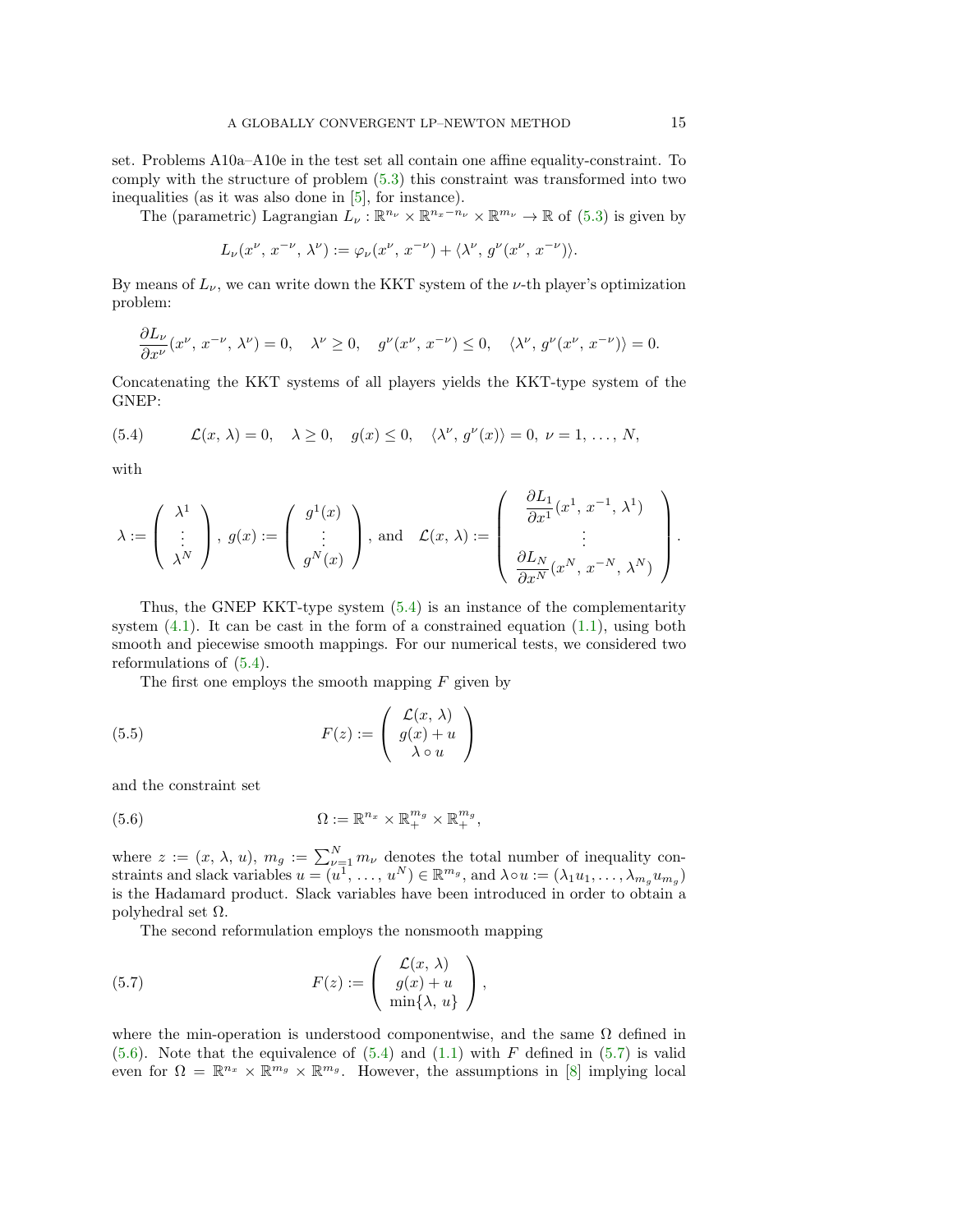quadratic convergence of the LP-Newton method (and hence, of our Algorithm [1\)](#page-3-1) may not hold without including the bound constraints  $\lambda \geq 0$  and  $u \geq 0$  in the definition of  $\Omega$ . Moreover, these constraints are also needed to satisfy condition [\(4.8\)](#page-10-2), required for the global convergence analysis in Theorem [4.1.](#page-10-3)

For each of the 35 GNEPs in the test library we used five different methods to solve the corresponding KKT-type system. The first method is the modification of Algorithm [1](#page-3-1) corresponding to [\(5.2\)](#page-12-3) and explained in the beginning of the current section, applied to the smooth reformulation with F defined in [\(5.5\)](#page-14-3) and  $\Omega$  defined in [\(5.6\)](#page-14-1). Since F is smooth, we set  $G := F'$ . In the following, this first method is referred to as "LP-N smooth".

The second method is the same modification of Algorithm [1,](#page-3-1) but employing nonsmooth F defined in  $(5.7)$ . Since this F is a PC<sup>1</sup>-mapping, we use the matrix-valued mapping G such that for any z, matrix  $G(z)$  is the derivative of one of the selection mappings active at  $z$  (as described in Section [4\)](#page-9-0). More precisely, we use the following rule: if, for some  $z = (x, \lambda, u)$ , it holds that  $\lambda_i = u_i$  for some  $i \in \{1, \ldots, m_q\}$ , then the selection mapping was used whose  $(n_x + m_g + i)$ -th component is equal to  $\lambda_i$ . We refer to the second method as "LP-N nonsmooth".

The third method is a modification of the first one, with the (monotone) Armijo linesearch rule  $(2.4)$  replaced by a nonmonotone linesearch. Specifically, on the k-th iteration, a stepsize  $\alpha$  is chosen to satisfy the condition

(5.8) 
$$
f(z^k + \alpha \zeta^k) \le R_k + \sigma \alpha \Delta(z^k),
$$

with the reference value

<span id="page-15-0"></span>
$$
R_k := \max\{f(z^{\ell}) \mid \max\{0, k - 10\} \le \ell \le k\}.
$$

Analogously, the fourth method is the same as the second, but using the nonmonotone linesearch [\(5.8\)](#page-15-0) instead of the Armijo rule [\(2.4\)](#page-3-2). Subsequently, the third method and the fourth method are referred to as "LP-N nonmonotone smooth" and "LP-N nonmonotone nonsmooth", respectively.

As a benchmark for comparison, we used the hybrid method proposed in [\[5\]](#page-20-9) for [\(1.1\)](#page-0-0) with F given by [\(5.5\)](#page-14-3) and  $\Omega$  defined in [\(5.6\)](#page-14-1). The global phase of this hybrid method is the potential reduction algorithm proposed in [\[6\]](#page-20-10) (see also [\[21\]](#page-20-11)), whereas the local part is the LP-Newton method. We will refer to the hybrid method as "PRA + LP-N". Note that this hybrid method is in fact the only other currently available globalization of the LP-Newton method, with one exception: a similar hybrid method analyzed in [\[4\]](#page-20-12) where the local part (the LP-Newton method) is applied to the nonsmooth reformulation of the KKT system.

All algorithms were implemented in MATLAB $\textcircled{B}$ , version 8.5.0.197613 (R2015a). For solving LPs, we used the solver "cplexlp" from the optimization toolbox  $\text{CPLEX}^{\circledR}$ , version 12.6.0, with standard settings except that the tolerances used for stopping the solver were set to  $10^{-9}$ .

As for the parameters, we set  $\theta := 0.5$  and  $\sigma := 0.001$  for all variants of Algorithm [1.](#page-3-1) The following updating rule for  $\tau_k$  in the modified constraint [\(5.2\)](#page-12-3) was used:

$$
\tau_0 := 1,
$$
\n
$$
\tau_{k+1} := \begin{cases}\n\min\{10\tau_k, \tau_{\max}\} & \text{if } \|\zeta^k\| \ge \gamma_k \max\{\|F(z^k)\|, \tau_k \|F(z^k)\|^2\} - 10^{-8}, \\
\max\{0.1\tau_k, \tau_{\min}\} & \text{if } \|\zeta^k\| < \gamma_k \max\{\|F(z^k)\|, \tau_k \|F(z^k)\|^2\} - 10^{-8},\n\end{cases}
$$

where we set  $\tau_{\min} := 1$  and  $\tau_{\max} := 10^8$ . Roughly speaking, we increase  $\tau_k$  if the constraint  $\|\zeta\| \leq \gamma \max\{\|F(z^k)\|, \tau_k \|F(z^k)\|^2\}$  was active at  $(\zeta^k, \gamma_k)$  (up to round-off errors), and decrease it otherwise.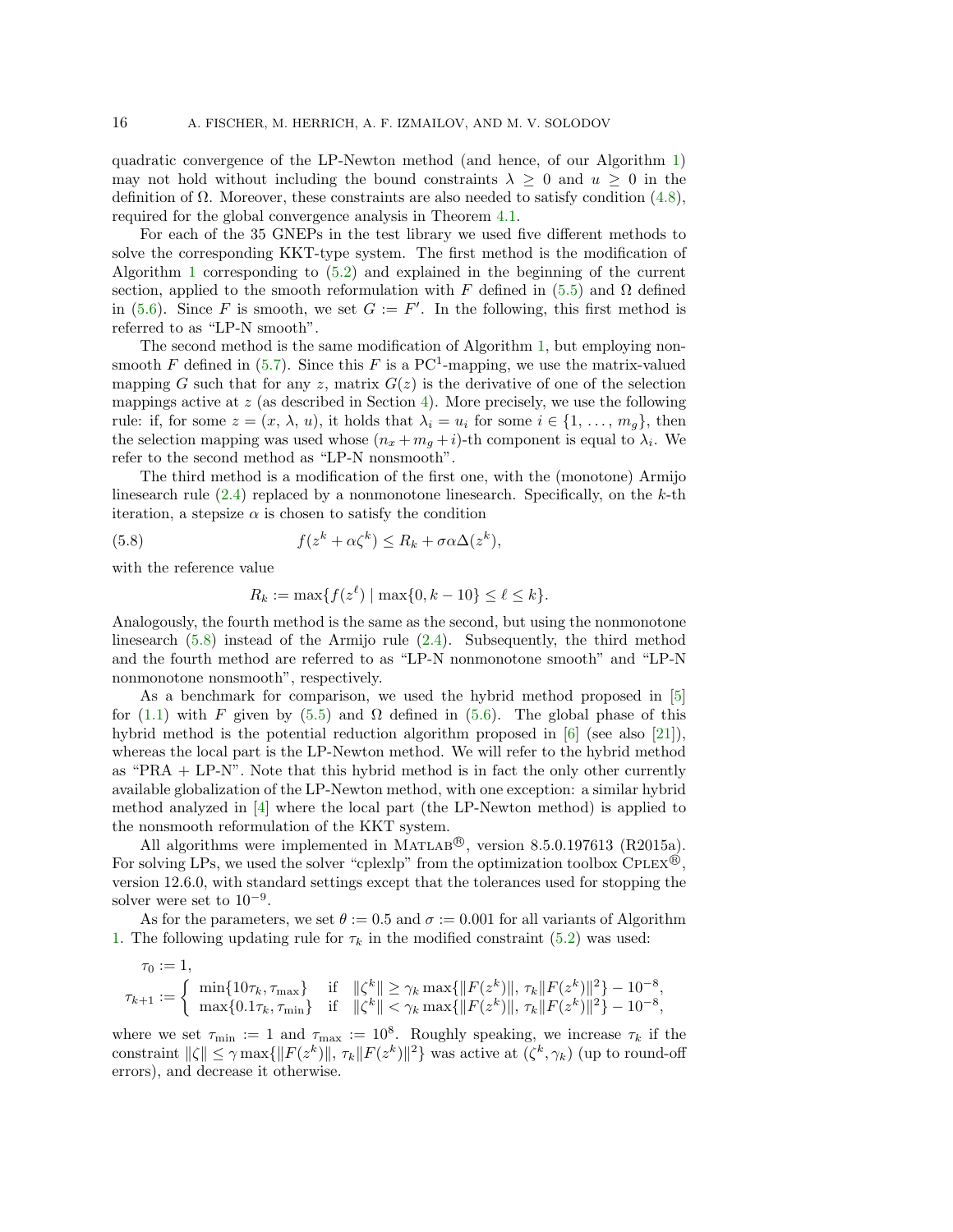For the hybrid method  $PRA + LP-N$ , all the parameters are the same used in [\[5\]](#page-20-9), with one exception: the parameter in the Armijo linesearch (called  $\eta$  in [\[5\]](#page-20-9)) was set to 0.001 instead of 0.01. We also used certain modifications suggested in [\[5,](#page-20-9) Section 3.4].

In all the algorithms, if the LP solver applied to  $(1.2)$  reports an error on some iteration  $k$ , then we try to solve the following LP instead:

<span id="page-16-0"></span>(5.9)

\n
$$
\text{minimize} \quad \tilde{\gamma}
$$
\n
$$
\|\tilde{F}(z^k) + G(z^k)\zeta\| \le \tilde{\gamma} \|F(z^k)\|,
$$
\n
$$
\|\zeta\| \le \tilde{\gamma},
$$
\n
$$
z^k + \zeta \in \Omega,
$$

with respect to  $(\zeta, \gamma)$ . It can easily be verified that a point  $(\zeta^k, \gamma_k)$  is a solution of [\(1.2\)](#page-0-1) if and only if  $(\zeta^k, \tilde{\gamma}_k)$  with  $\tilde{\gamma}_k := \gamma_k ||F(z^k)||$  solves [\(5.9\)](#page-16-0). The motivation to consider [\(5.9\)](#page-16-0) instead of [\(1.2\)](#page-0-1) is that the former might be better scaled when  $||F(z^k)||$ is very small.

- We terminate the algorithms once one of the following conditions is satisfied:
	- $||F(z^k)|| \leq 10^{-8}$  with F defined in [\(5.7\)](#page-14-2);
	- the LP solver reports an error on some iteration (even after trying to solve  $(5.9)$  instead of  $(1.2)$ ;
	- the number of iterations exceeds  $k_{\text{max}} := 500$ ;
	- the trial value for stepsize  $\alpha$  goes below  $\alpha_{\min} := 10^{-13}$ , i.e., the descent condition ([\(2.4\)](#page-3-2) or [\(5.8\)](#page-15-0), depending on the method) is not satisfied for  $\alpha \geq$  $\alpha_{\min};$
	- $-|\Delta(z^k)| \leq 10^{-12}$ , where  $\Delta(z^k)$  is defined by  $(2.3)$  and uses  $\gamma(z^k) := \gamma_k$  with  $(\zeta^k, \gamma_k)$  obtained from solving the subproblem with constraint  $(5.1)$  replaced by [\(5.2\)](#page-12-3) (this stopping criterion is only relevant for the four variants of Algorithm [1\)](#page-3-1).

A run terminated according to the first criterion is regarded successful; all other outcomes are failures.

For each test problem and each method, we performed 20 runs with different starting points (the same for all methods). We next describe how any given starting point  $z^0 = (x^0, \lambda^0, u^0)$  was generated. First, the components  $x_j^0$  of  $x^0$  were independently drawn from the interval [l, 20],  $j = 1, \ldots, n_x$ , according to the uniform distribution. For most of the test problems, we set  $l := -20$ . However, we increased the value for some problems in order to guarantee that all problem functions of the GNEP are defined at  $x^0$ . More precisely, we used a higher value of l for the following problems: A1, A2, A14, A16a–A16d, and Lob, where we set  $l := 0.0001$  in each case; A9a and A9b, where we set  $l := 0$  in each case; and Heu, where we set  $l := 0.1$  for the components of the variables  $x^A$  and  $x^B$  (see [\[15,](#page-20-19) Section 1.4] for a description of the problem and an explanation of the variables). The  $\lambda$ - and u-components of  $z^0$  were generated according to the rule used in [\[4\]](#page-20-12)–[\[6\]](#page-20-10). Specifically, all components of  $\lambda^0$  were set equal to 10, while the components  $u_i^0$  of  $u^0$  were set equal to  $\max\{10, 5 - g_i(x^0)\},$  $i=1,\ldots,m_a$ .

We next discuss the most important conclusions of our numerical tests. In Fig-ure [1,](#page-17-0) we present the results in the form of performance profiles  $[3]$ , demonstrating both relative robustness and efficiency. Our use of performance profiles is basically standard here, i.e., they are as described in [\[3\]](#page-20-20). It should only be commented that, for each of the 35 test problems, we make runs from 20 different starting points, and the profiles in Figure [1](#page-17-0) are based on all all those runs (i.e., a test example here is a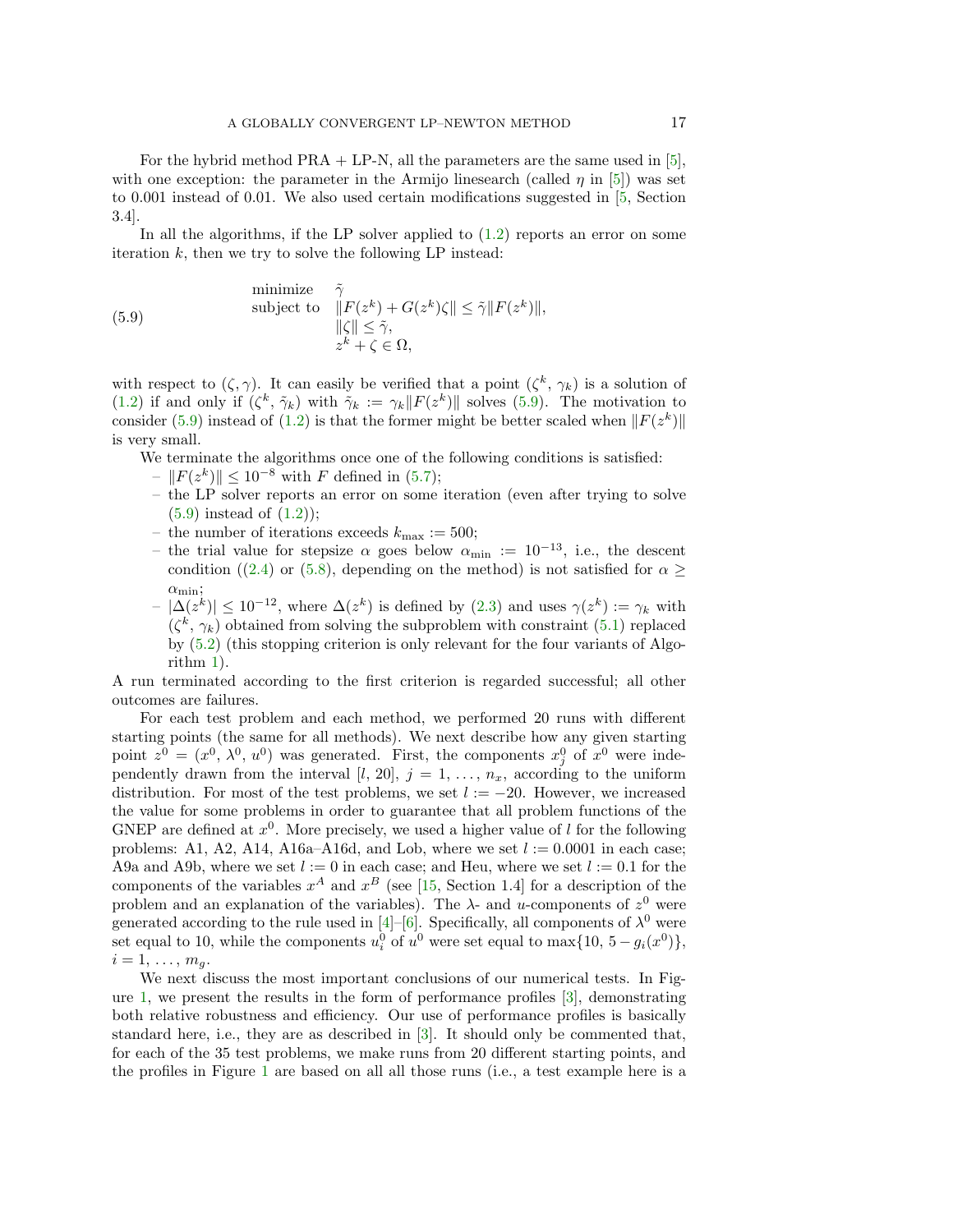<span id="page-17-0"></span>

Fig. 1. Performance profiles. All runs which did not terminate at an approximate solution are counted as failures.

combination of a problem and a starting point, resulting in 20 instances out of each problem). On the left is the performance profile for the number of evaluations of F, and on the right for the number of evaluations of the matrix-valued function G. The numbers of these evaluations are considered here as a measure of efficiency of the algorithms. Note also that the number of evaluations of  $G$  is also the number of iterations for all the variants of Algorithm [1.](#page-3-1) For the hybrid method, this number might be slightly smaller than the iteration count, because  $G$  is not evaluated again on those iterations where the method makes a switch from the LP-Newton method back to the potential reduction.

The performance profiles in Figure [1](#page-17-0) show that the LP-N smooth method (with monotone linesearch) is already at least at the same level of robustness as the hybrid method PRA + LP-N. Furthermore, both LP-N smooth and especially LP-N nonsmooth methods seriously outperform PRA + LP-N in respect to the specified measure of efficiency. Moreover, the variants of Algorithm [1](#page-3-1) with the nonmonotone linesearch technique improve further  $-$  they are superior to the other methods both in efficiency and robustness. In particular, in terms of the specified measure of efficiency, they are quite significantly better than the hybrid method using potential reduction, which is the only globalization of the LP-Newton scheme previously available.

The bar diagram in Figure [2](#page-18-0) shows, for each method and each problem, for how many starting points (out of 20 used) the generated sequence converged to a solution. Roughly speaking, this is a measure of robustness, but reported here for each problem separately (unlike the summary information in the performance profiles).

To get an additional insight, after termination of each run we checked whether the last computed iterate  $z^k$  satisfies [\(3.10\)](#page-6-1) (for the smooth reformulation), or [\(4.9\)](#page-10-5) with  $p \in \mathcal{A}(z^k)$  such that  $G(z^k) = (F^p)'(z^k)$  (for the nonsmooth reformulation).

We next describe how condition  $(3.10)$  was verified  $((4.9)$  $((4.9)$  was verified similarly). We used the tolerance of  $10^{-8}$  to decide whether some component  $F_i(z^k)$  was equal to  $||F(z^k)||$  or  $-||F(z^k)||$ , or whether some constraint  $z_j \geq 0$  was active at  $z^k$ . Specifically, we define the index sets

$$
\tilde{I}_{+}(z^{k}) := \{i \mid F_{i}(z^{k}) \geq ||F(z^{k})|| - 10^{-8}\},
$$
\n
$$
\tilde{I}_{-}(z^{k}) := \{i \mid F_{i}(z^{k}) \leq -||F(z^{k})|| + 10^{-8}\},
$$
\n
$$
\tilde{A}(z^{k}) := \{j \in \{n_{x} + 1, \ldots, n\} \mid z_{j}^{k} \leq 10^{-8}\},
$$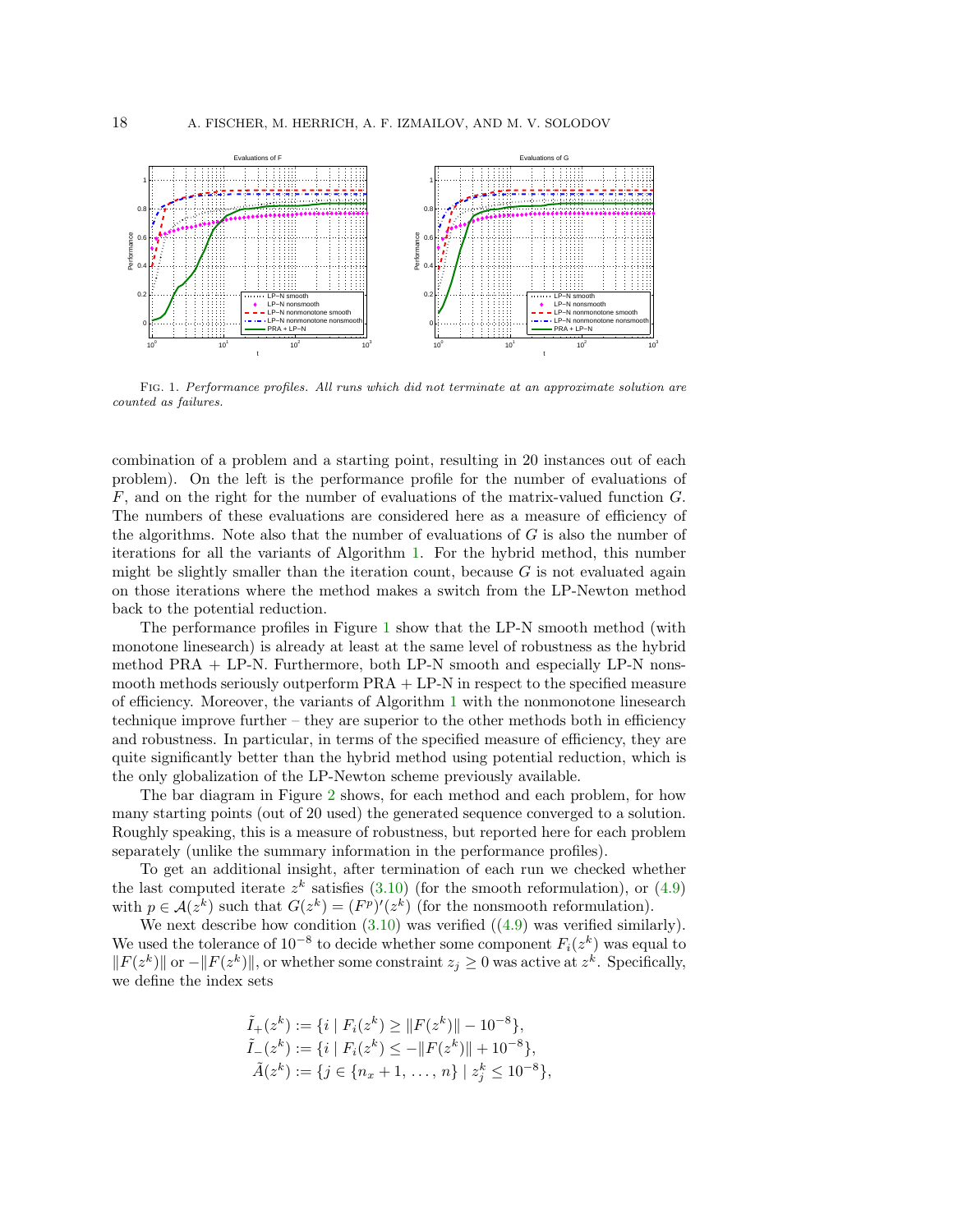### A GLOBALLY CONVERGENT LP-NEWTON METHOD 19

<span id="page-18-0"></span>

Fig. 2. Number of runs which led to a solution.

and then solve the following LP problem:

<span id="page-18-1"></span>minimize 
$$
\varepsilon
$$
  
\nsubject to  
\n
$$
\sum_{i \in \tilde{I}_{+}(z^{k})} w_{i}^{+} F'_{i}(z^{k}) - \sum_{i \in \tilde{I}_{-}(z^{k})} w_{i}^{-} F'_{i}(z^{k}) - \sum_{j \in \tilde{A}(z^{k})} \omega_{j} e^{j} \le \varepsilon e,
$$
\n
$$
(5.10)
$$
\n
$$
\sum_{i \in \tilde{I}_{+}(z^{k})} w_{i}^{+} F'_{i}(z^{k}) - \sum_{i \in \tilde{I}_{-}(z^{k})} w_{i}^{-} F'_{i}(z^{k}) - \sum_{j \in \tilde{A}(z^{k})} \omega_{j} e^{j} \ge -\varepsilon e,
$$
\n
$$
\sum_{i \in \tilde{I}_{+}(z^{k})} w_{i}^{+} + \sum_{i \in \tilde{I}_{-}(z^{k})} w_{i}^{-} = 1,
$$
\n
$$
w^{+} \ge 0, w^{-} \ge 0, \omega \ge 0,
$$

with respect to  $(\varepsilon, w^+, w^-, \omega)$ , where  $e^j$  denotes the j-th vector of the canonical basis in  $\mathbb{R}^n$ , and e is the vector of ones in  $\mathbb{R}^n$ . According to the argument in the proof of Lemma [3.2](#page-4-5) and the comments following this proof, if the optimal value of this LP is zero, then  $(3.10)$  holds.

Figure [3](#page-19-0) contains the same kind of performance profiles as in Figure [1,](#page-17-0) but with the following difference: if the optimal value of LP  $(5.10)$ , computed after termination of Algorithm [1,](#page-3-1) was not greater than  $10^{-8}$ , then the run was also counted as successful. Note that in Lemma [3.2](#page-4-5) it has been proved that the optimal value of [\(5.10\)](#page-18-1) is equal to zero if and only if  $\Delta(z^k) = 0$  holds. Let us briefly explain why we did not simply count the runs being terminated because of  $|\Delta(z^k)| \leq 10^{-12}$ , which was one of our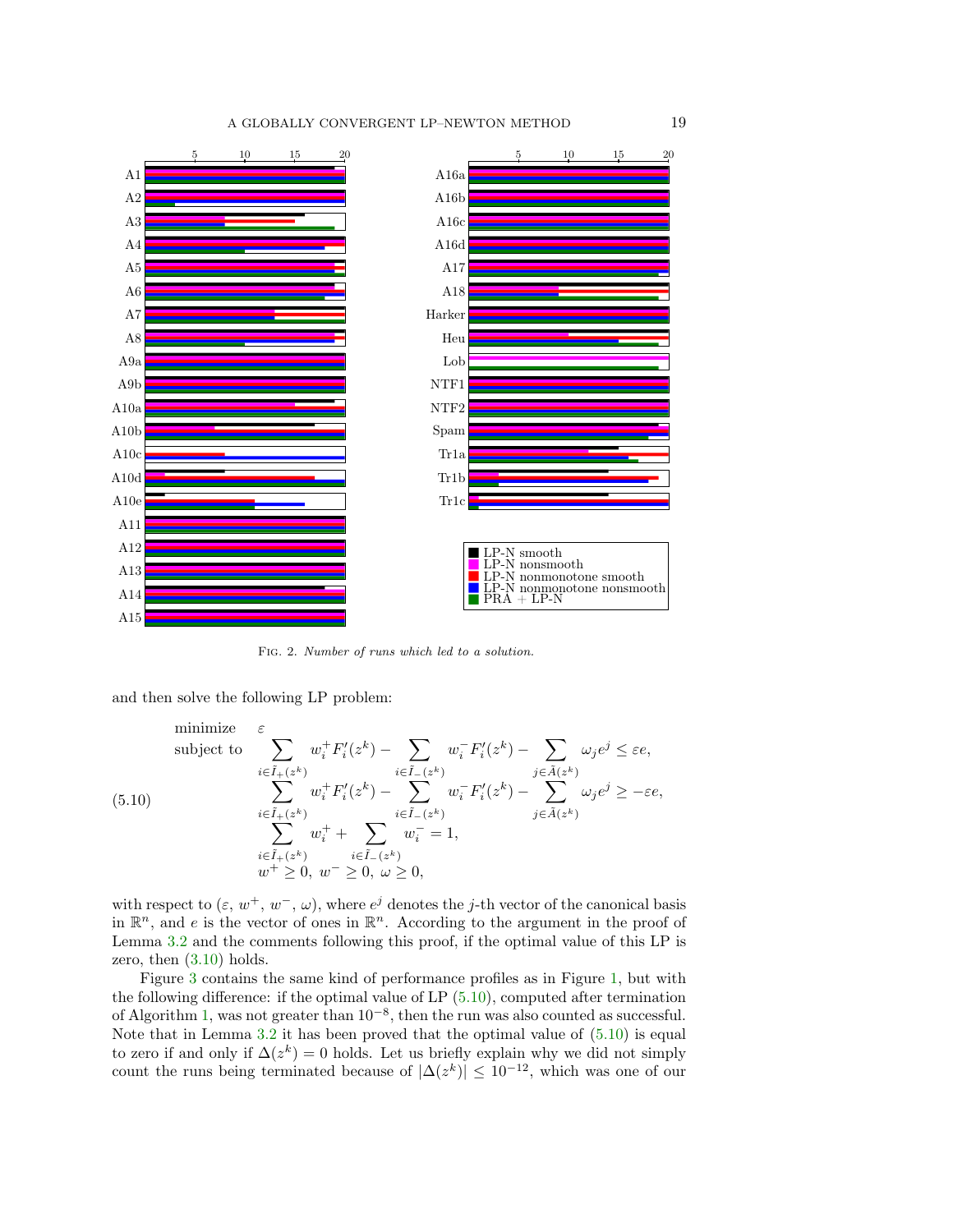<span id="page-19-0"></span>

FIG. 3. Performance profiles with runs for which the optimal values of  $(5.10)$  were not greater than  $10^{-8}$  counted as successful.

stopping criteria. There were a few runs terminated because of stepsize becoming too small, where the optimal value of [\(5.10\)](#page-18-1) computed after termination was equal to zero (up to round-off errors), although  $|\Delta(z^k)|$  was still greater than  $10^{-12}$ . Moreover, there is no stopping criterion similar to  $|\Delta(z^k)| \leq 10^{-12}$  in the hybrid method. At the same time, some runs of the hybrid method terminated at points for which the optimal value of  $(5.10)$  was less than  $10^{-8}$ .

Naturally, robustness of all algorithms in Figure [3](#page-19-0) is higher than in Figure [1.](#page-17-0) The difference is particularly apparent for the methods using the nonsmooth reformulation [\(5.7\)](#page-14-2), i.e., LP-N nonsmooth and LP-N nonmonotone nonsmooth. Therefore, the variants of the algorithm employing nonsmooth reformulation, while being faster than those employing smooth reformulation, are more attracted by stationary points of problem  $(1.3)$  which are not solutions of  $(1.1)$ . However, the overall picture in Figure [3](#page-19-0) is similar to that in Figure [1,](#page-17-0) and thus, the conclusions concerning relative performance of the methods in question remain the same. For more detailed results on all the test problems we refer to  $[14]$ , where also computer times are provided. Regarding the latter, we note that for the three largest problems in our test library, the hybrid method PRA + LP-N is clearly faster than our current implementation of the other algorithms being tested. This is due to the fact that the global phase of the hybrid method requires solving linear systems of equations, which is generally faster than solving LP problems. More experience on larger problem libraries with a variety of large problems might be needed for reliable conclusions regarding computer time. Moreover, changing some default settings of CPLEX (e.g., forcing it to always use the dual simplex method as an LP-solver  $[14]$  may seriously influence the time record for our algorithms, especially on large problems.

Finally, we mention that for an absolute majority of successful runs of our algorithms, the unit stepsize has been eventually accepted, and superlinear convergence rate has been detected. The only exceptions seem to be some runs for the test problems A10c and Spam, where the unit stepsize is eventually accepted, but the convergence rate looks more like linear. This can be due to the lack of error bound near some solutions of A10c, and due to round-off errors, especially for Spam, which is a quite large problem.

Acknowledgment. The authors thank the two anonymous referees for their comments on the original version of this paper.